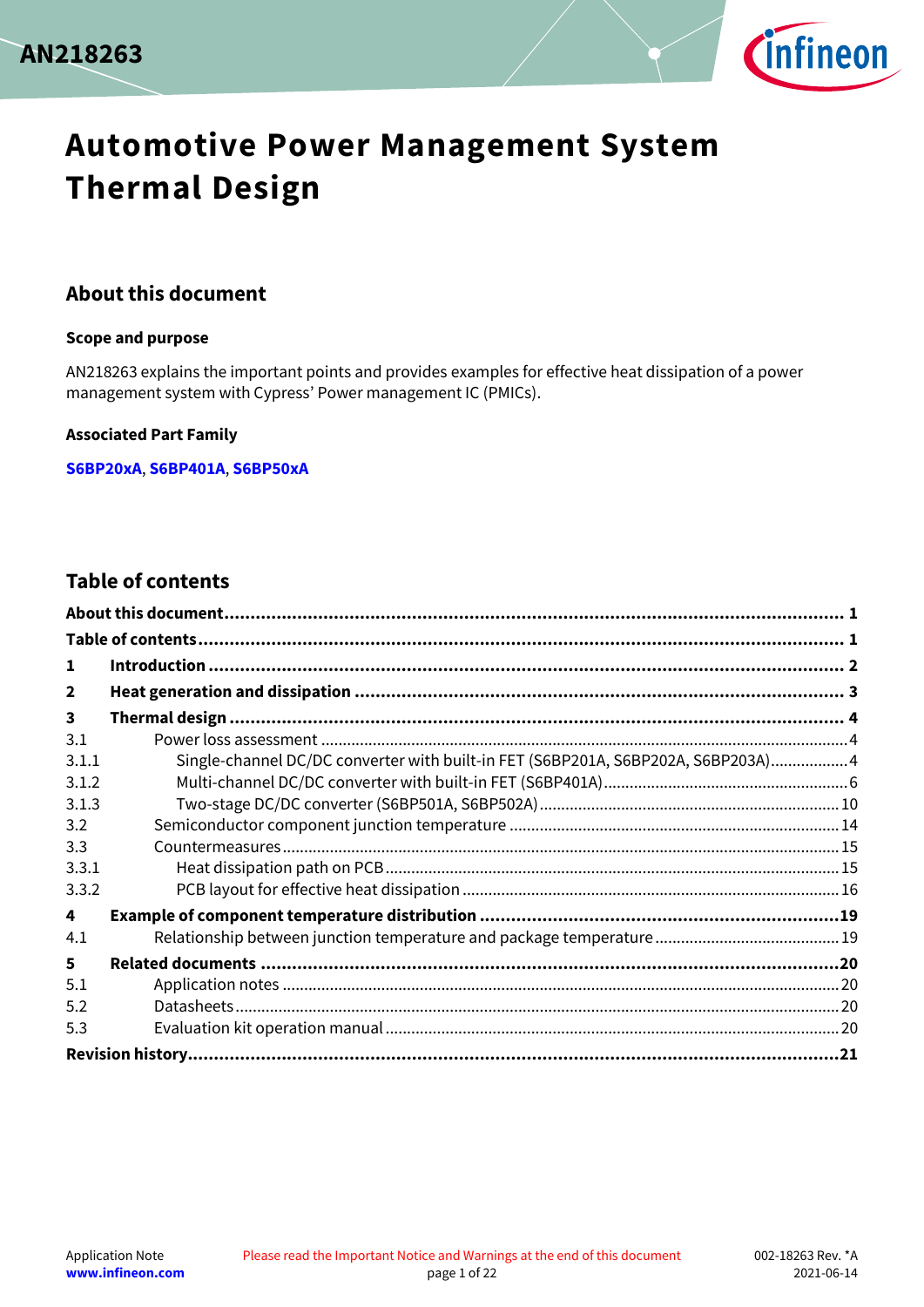

#### **Introduction**

### <span id="page-1-0"></span>**1 Introduction**

As more electronic components are used in vehicles, power consumption problem rises. Also, as the shape of printed circuit board (PCB) becomes increasingly complex and the available surface area continues to shrink, thermal considerations are becoming more important. Although Cypress' PMICs generally have high efficiency and low self-loss, heat generation due to self-loss is still a possibility. This application note explains how to examine heat generation and develop countermeasures for power supply design using Cypress' PMICs.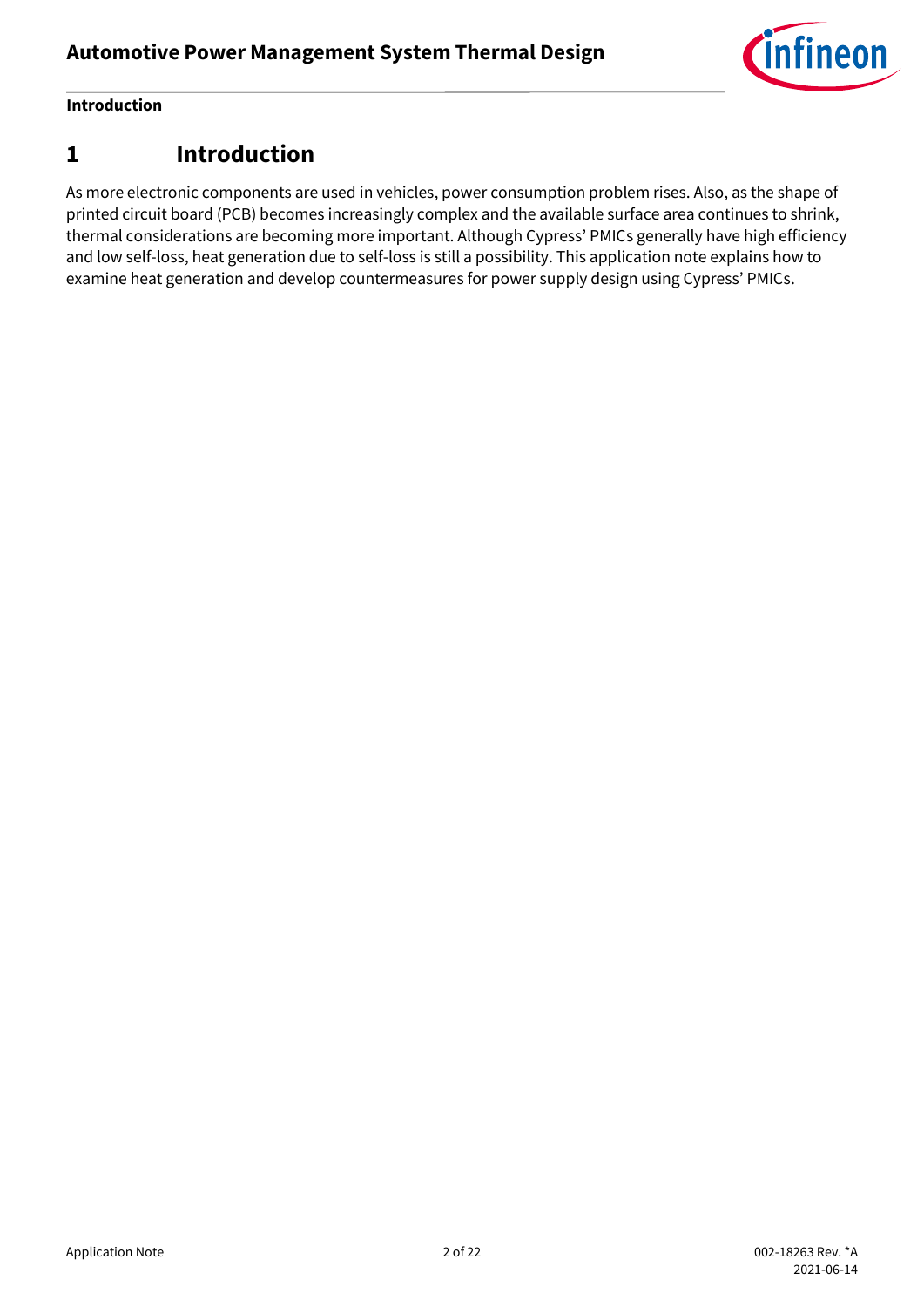

**Heat generation and dissipation**

# <span id="page-2-0"></span>**2 Heat generation and dissipation**

Electronic components generate heat due to power consumed in order to function properly, and their temperature depends on conditions of the environment in which heat dissipates. Generally, heat dissipation is the process of heat escaping into its surroundings. A large difference in temperature between electronic components and their surroundings and a large surface area in contact with air are critical factors for highefficiency heat dissipation.

Power systems with Cypress' PMICs are mainly composed of DC/DC converters, which have a higher conversion efficiency and lower power loss than an LDO. In recent years, as electronic parts are getting smaller, it is becoming harder to secure the surface area in contact with air that is necessary to achieve effective heat dissipation. Therefore, packages with exposed pad (EP) for substrate thermal bonding are becoming more common so that even small electronic parts can effectively dissipate heat. In general, large surface areas of the PCBs next to the enclosure and the method of radiating heat from EP are used. Cypress' automotive on-board PMICs have compact packages with EP, enabling efficient heat dissipation. **[Table 1](#page-2-1)** shows some of Cypress' PMICs.

| <b>Part Number</b> | <b>Main Applications</b>                           | Package                                      | <b>Power Supply</b>       | Output Voltage /<br><b>Supply Current</b> |
|--------------------|----------------------------------------------------|----------------------------------------------|---------------------------|-------------------------------------------|
| S6BP201A           | Cluster,                                           | 16-pin TSSOP                                 | 1-ch Buck-                | 5.0 V / 1.0 A                             |
| S6BP202A           | Body control,                                      | (plus Exposed Pad)                           | boost                     | 5.0 V / 2.4 A                             |
| S6BP203A           | <b>Advanced Driver Assistance</b><br>System (ADAS) | 4.4 mm $\times$ 5.0 mm<br>(Mold size)        |                           | 3.3 V / 2.4 A                             |
| S6BP401A           | <b>ADAS</b>                                        | 40-pin QFN<br>(plus Exposed Pad)             | 4-ch Buck<br>$+2$ -ch LDO | 1.0 V~3.4 V/0.2 A~3.0 A                   |
|                    |                                                    | $6.0$ mm $\times$ 6.0 mm                     |                           |                                           |
| S6BP501A           | Cluster                                            | 32-pin QFN                                   | 2-ch Buck                 | 1.0 V~5.2 V / 1.3 A~1.4 A                 |
| S6BP502A           |                                                    | (plus Exposed Pad)<br>5.0 mm $\times$ 5.0 mm | +1-ch Boost               | 1.0 V~5.2 V / 1.3 A~2.0 A                 |

<span id="page-2-1"></span>**Table 1 PMICs lineup**

For a detailed specification of each PMIC, see the datasheets (**[S6BP201A](https://www.cypress.com/documentation/datasheets/s6bp201a-assp-42v-1a-synchronous-buck-boost-dcdc-converter-ic?source=search&keywords=s6bp201)**, **[S6BP202A](https://www.cypress.com/documentation/datasheets/s6bp202a-assp-42v-24a-synchronous-buck-boost-dcdc-converter-ic?source=search&keywords=s6bp202)**, **[S6BP203A](https://www.cypress.com/documentation/datasheets/s6bp203a-assp-42v-24a-synchronous-buck-boost-dcdc-converter-ic?source=search&keywords=s6bp203)**, **[S6BP401A](https://www.cypress.com/documentation/datasheets/s6bp401a-power-management-ic-automotive-adas-platform-datasheet?source=search&keywords=s6bp401)**, **[S6BP501A](https://www.cypress.com/documentation/datasheets/s6bp501a-s6bp502a-3ch-dcdc-converter-ic-automotive-cluster-datasheet?source=search&keywords=s6bp501)**, **[S6BP502A](https://www.cypress.com/documentation/datasheets/s6bp501a-s6bp502a-3ch-dcdc-converter-ic-automotive-cluster-datasheet?source=search&keywords=s6bp501)**).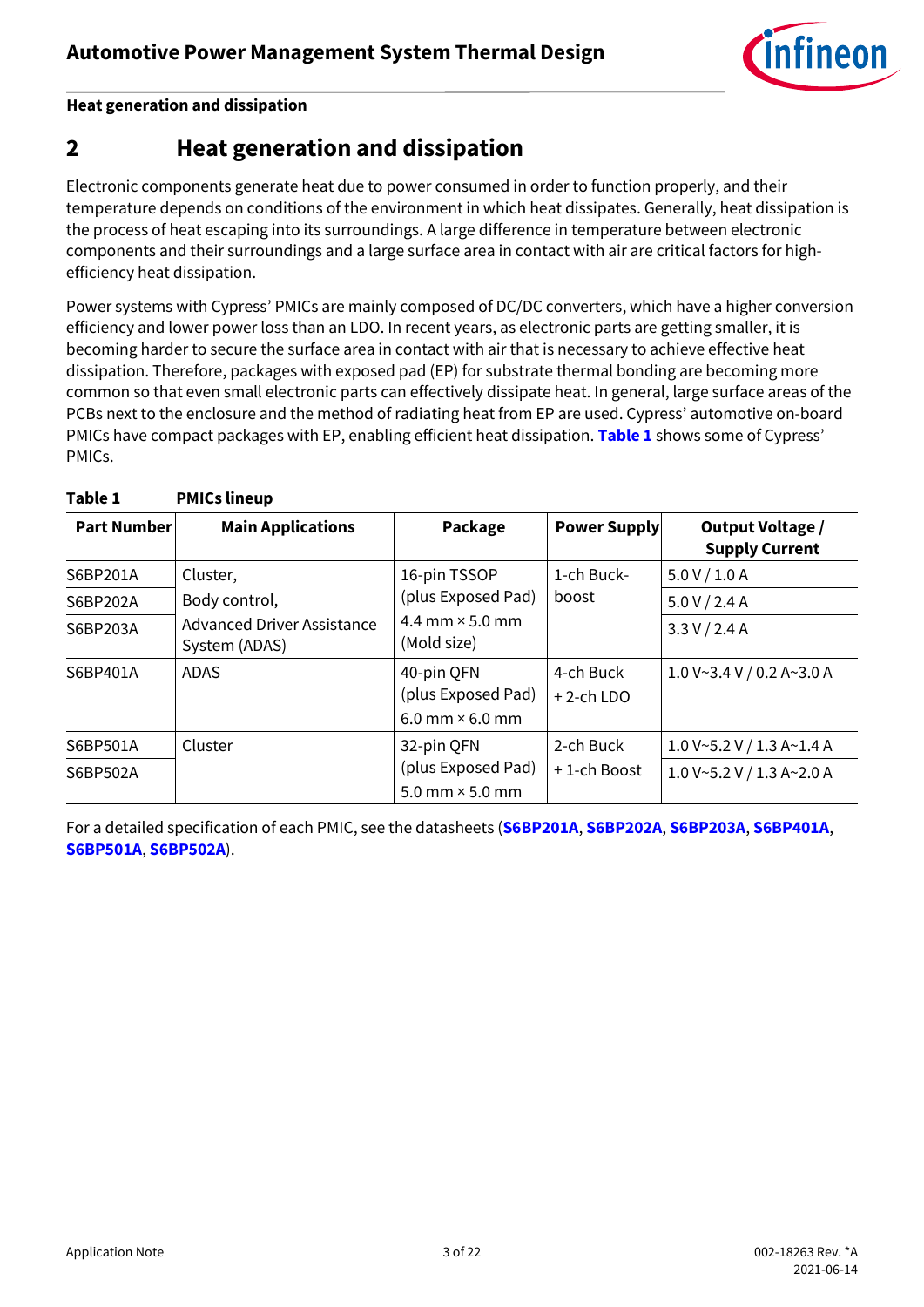

# <span id="page-3-0"></span>**3 Thermal design**

Thermal design must ensure that the junction temperature does not exceed the rated temperature in power components (switching FET, coil) which are the main heat sources. A good understanding of the amount of heat dissipation of each part is crucial to thermal design. It is necessary to consider the self-generated heat of LDO and PMIC with built-in switching FETs.

**[Figure 1](#page-3-3)** shows a typical thermal design flow.



<span id="page-3-3"></span>**Figure 1 DC/DC converter thermal design**

### <span id="page-3-1"></span>**3.1 Power loss assessment**

The easiest way to assess power loss is using the conversion efficiency data in the datasheet. The assessment method varies depending on the specific configuration of each PMIC.

### <span id="page-3-2"></span>**3.1.1 Single-channel DC/DC converter with built-in FET (S6BP201A, S6BP202A, S6BP203A)**

In this case, S6BP202A is used as an example for explanation. Schematic and conversion efficiency (VIN=12V) are shown in **[Figure 2](#page-3-4)**.



<span id="page-3-4"></span>**Figure 2 S6BP202A schematic, conversion efficiency**

Refer to **[S6BP202A](https://www.cypress.com/documentation/datasheets/s6bp202a-assp-42v-24a-synchronous-buck-boost-dcdc-converter-ic?source=search&keywords=s6bp202)** datasheet for detailed parts information.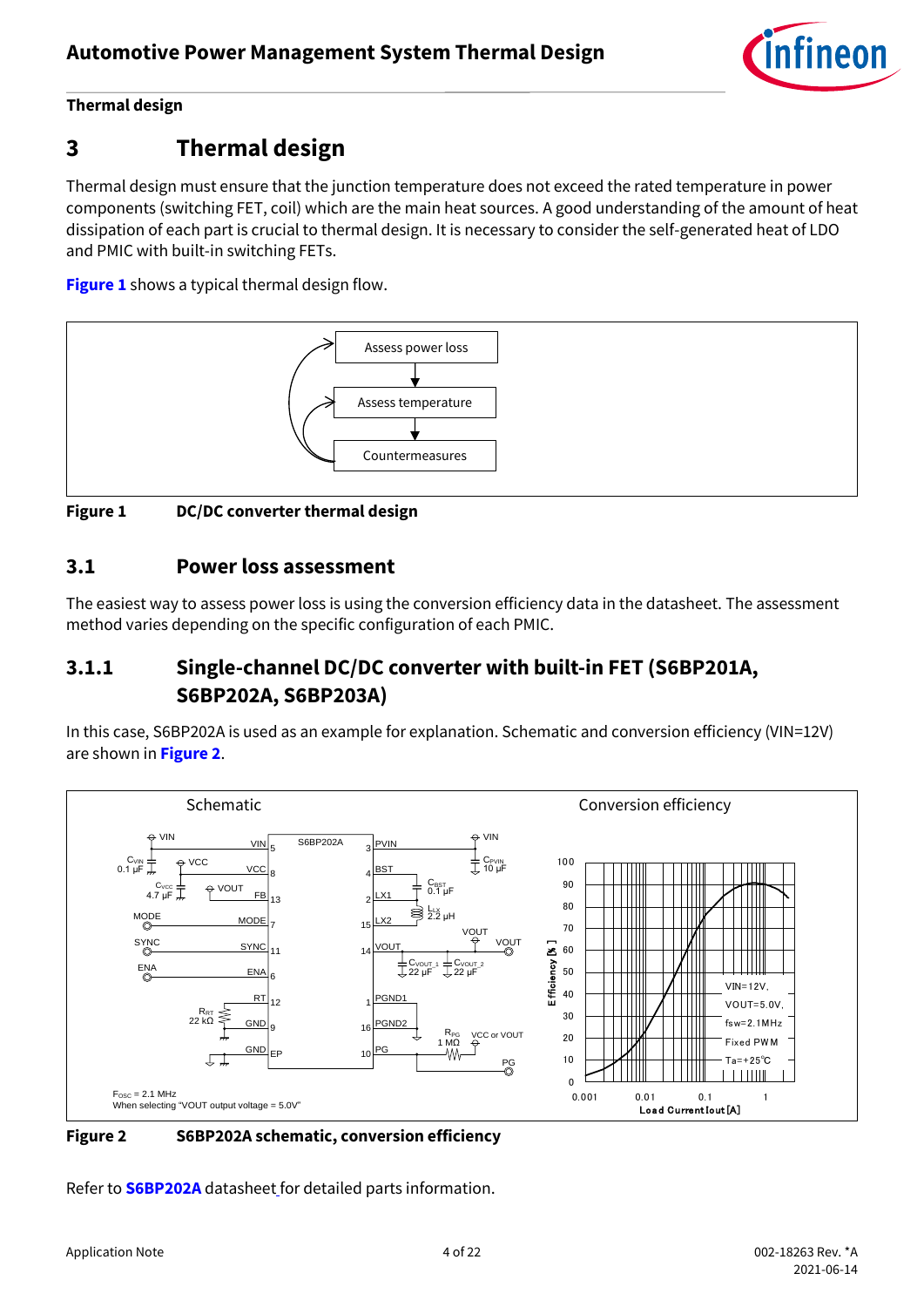

Here, the main components that generate loss are S6BP202A with the built-in FET and coil ( $L_{LX}$ ).

In this circuit, a ceramic capacitor is used. Ceramic capacitors have small equivalent series resistance (ESR) characteristics that result in very low loss, which can be ignored in this case. **[Figure 3](#page-4-0)** shows a simplified diagram of power losses.



#### <span id="page-4-0"></span>**Figure 3 Relationship among power losses**

Use the approach shown in **[Figure 4](#page-4-1)** and **[Equation 1](#page-4-2)** to calculate the PMIC power loss.



<span id="page-4-1"></span>

,

<span id="page-4-2"></span>Equation 1

$$
P_{Loss} = V_{OUT} \times I_{OUT} \times (\frac{1}{\eta} - 1),
$$

$$
P_{Loss\_L} = RDC \times I_{OUT}^2
$$

$$
P_{Loss\_PMIC} = P_{Loss} - P_{Loss\_L}
$$

Where:

PLoss\_PMIC: S6BP202A power loss (W)

PLoss: DC/DC converter total power loss (W)

PLoss\_L: Coil power loss (W)

ηx: DC/DC converter's efficiency graph reading value

 $V_{\text{OUT}}$ : Output voltage (V)

I<sub>OUT</sub>: Max load current (A)

RDC: Coil equivalent series resistance (Ω)

The following example shows the calculation of power loss for the **[S6BP202A Evaluation Kit](#page-19-3)** (EVK). The EVK is used in the following conditions:  $V_{\text{IN}}=12$  V,  $V_{\text{OUT}}=5$  V,  $I_{\text{OUT}}=1$  A, fsw=2.1 MHz, fixed PWM mode

$$
P_{Loss} = 5V \times 1A \times (\frac{1}{0.9} - 1) = 0.556W
$$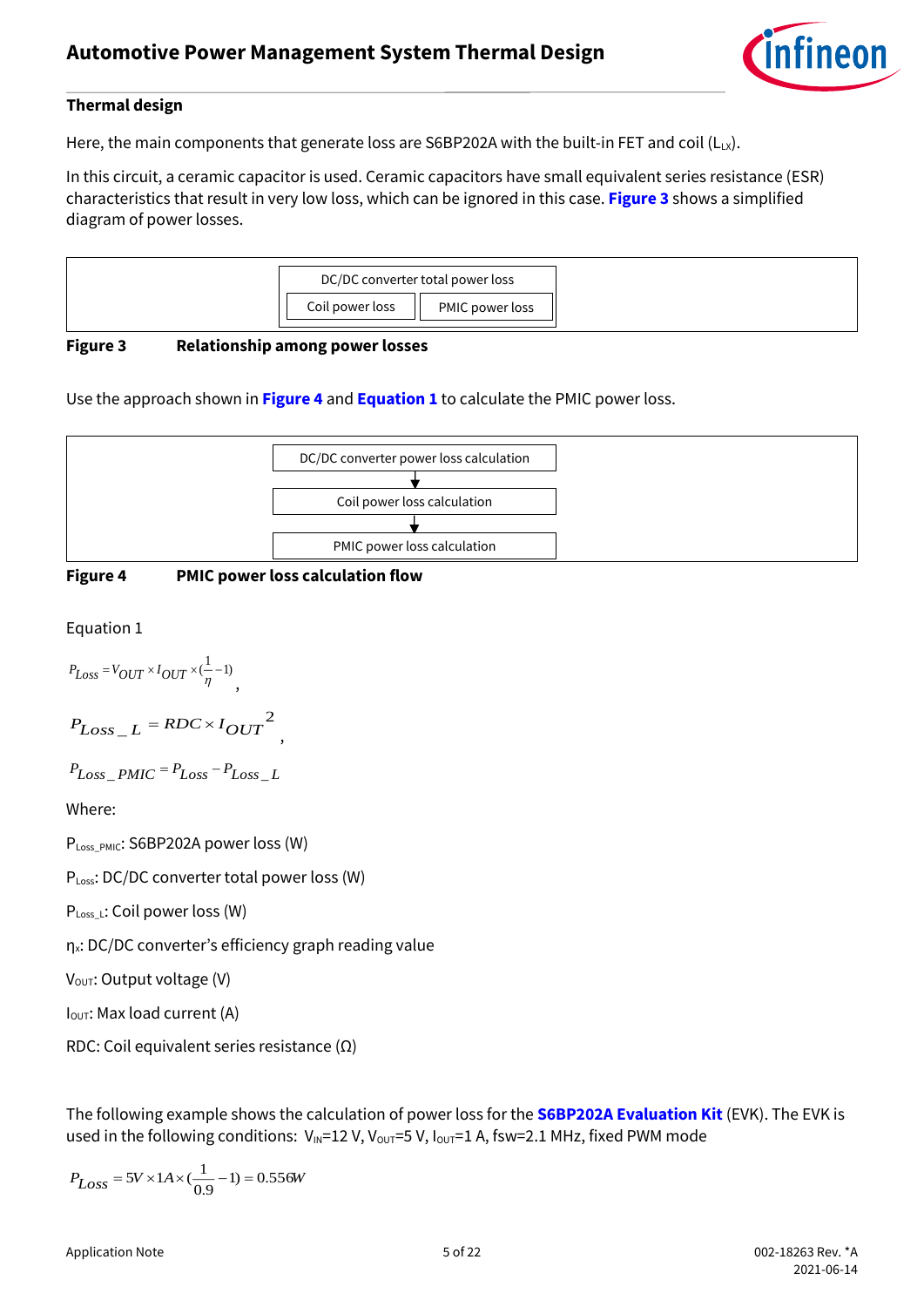

 $P_{Loss\_L} = 14.6 m\Omega \times 1A^2 = 0.015W$ 

*PLoss* \_ *PMIC* <sup>=</sup> 0.556*<sup>W</sup>* <sup>−</sup> 0.015*<sup>W</sup>* <sup>=</sup> 0.54*<sup>W</sup>*

Changing the coil leads to change in conversion efficiency. However, this does not significantly affect the PMIC loss. Therefore, the above conversion efficiency graph can be used.

The conversion efficiency of the EVK is measured and used as a reference value to evaluate other conditions.

### <span id="page-5-0"></span>**3.1.2 Multi-channel DC/DC converter with built-in FET (S6BP401A)**



**[Figure 5](#page-6-0)** shows the schematic and conversion efficiency (VIN=5 V) of S6BP401A.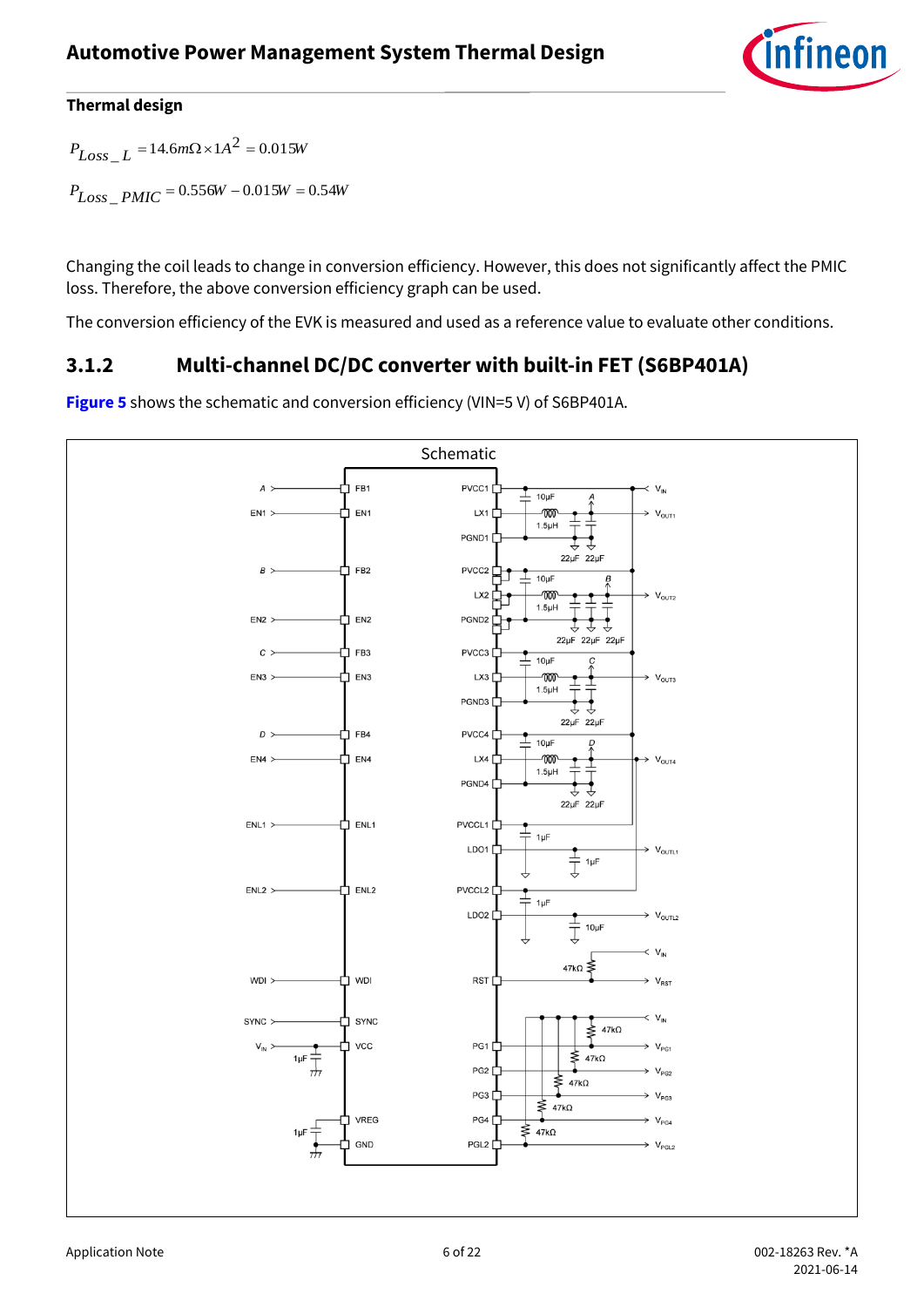



<span id="page-6-0"></span>**Figure 5 S6BP401A schematic, conversion efficiency**

DD1, DD2, DD3, and DD4 are channel names of the DC/DC converter. See the **[S6BP401A](https://www.cypress.com/documentation/datasheets/s6bp401a-power-management-ic-automotive-adas-platform-datasheet?source=search&keywords=s6bp401)** datasheet for detailed parts information.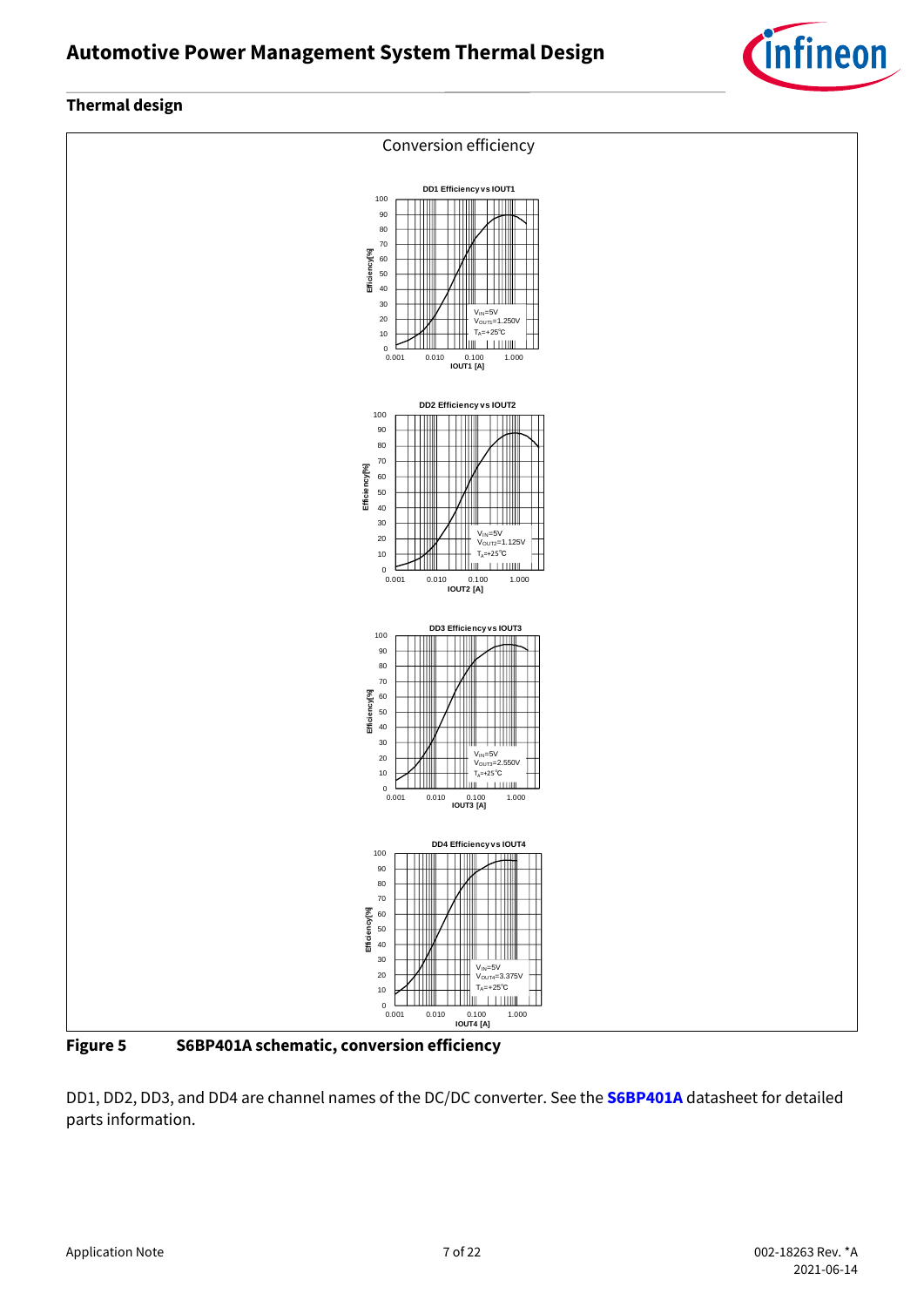

Here, main components that generate loss are S6BP401A with built-in FET and LDO, and coils (L1, L2, L3, L3). Calculation of power loss of this PMIC requires calculation of power losses of four DC/DC converters and two LDOs. **[Figure 6](#page-7-0)** shows each power loss.



<span id="page-7-0"></span>**Figure 6 Relationship among power losses**

**[Figure 7](#page-7-1)** shows the flow for calculating the PMIC power loss.



<span id="page-7-1"></span>**Figure 7 PMIC power loss calculation flow**

DD1, DD2, DD3, and DD4 are the channel names of DC/DC converter. LD1 and LD2 are the channels names of built-in LDOs.

Equation 2

 $P_{Loss\_DDx} = V_{OUTx} \times I_{OUTx} \times (\frac{1}{\eta x} - 1)$  $P_{Loss\_LDx} = (V_{INLx} - V_{OUTLx}) \times I_{OUTLx}$  $P_{Loss} = P_{Loss\_DD1} + P_{Loss\_DD2} + P_{Loss\_DD3} + P_{Loss\_DD4} + P_{Loss\_LD1} + P_{Loss\_LD2}$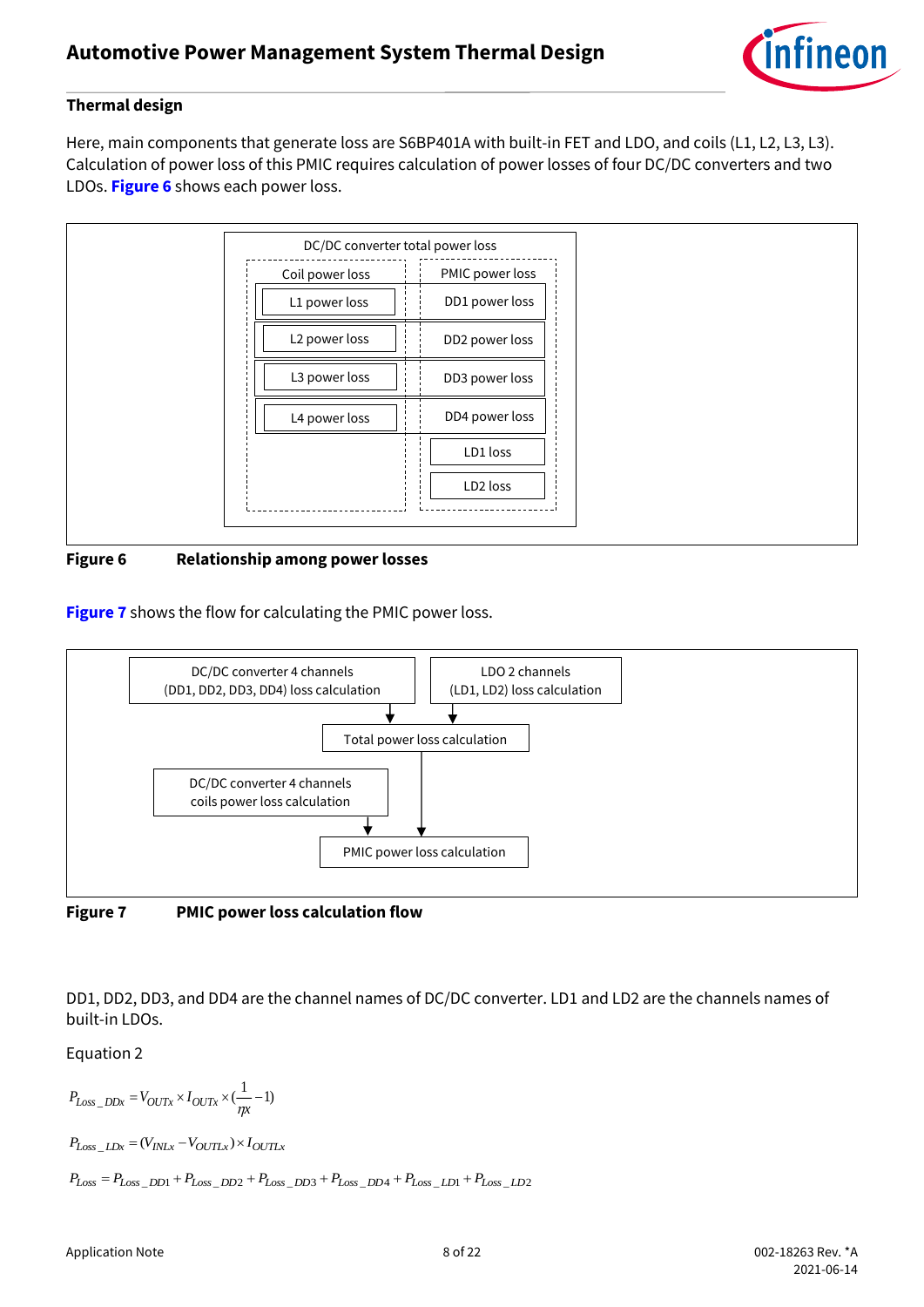### **Automotive Power Management System Thermal Design**



#### **Thermal design**

 $P_{Loss\_Lx} = RDC_x \times I_{OUTx}^2$ 

 $P_{Loss\_L} = P_{Loss\_L1} + P_{Loss\_L2} + P_{Loss\_L3} + P_{Loss\_L4}$ 

 $P_{Loss\_PMIC} = P_{Loss} - P_{Loss\_L}$ 

#### Where:

PLoss\_PMIC: S6BP401A power loss (W)

PLoss: DC/DC converter, LDO total power loss (W)

PLoss\_DDx (here x=1,2,3 or 4): each DC/DC converter power loss (W)

 $P_{Loss~LDx}$  (here x=1or 2): each LDO loss (W)

PLoss\_L: Coils total power loss (W)

 $P_{Loss\_Lx}$  (here x=1,2,3 or 4): each DC/DC converter coil power loss (W)

 $\eta_{\rm x}$ (here x=1,2,3 or 4): each DC/DC converter efficiency graph reading value

 $V_{\text{OUTX}}$  (here x=1,2,3 or 4): each DC/DC converter output voltage (V)

 $I_{\text{OUTX}}$ (here x=1,2,3 or 4): each DC/DC converter max load current(A)

RDC<sub>x</sub> (here x=1,2,3 or 4): each DC/DC converter coils equivalent series resistance ( $\Omega$ )

 $V_{INLx}$  (here x=1 or 2): each LDO power-supply voltage (V)

 $V_{\text{OUTLx}}$ (here x=1 or 2): each LDO output voltage (V)

 $I_{\text{OUTLx}}$  (here x=1 or 2): each LDO max load current (A)

The following examples shows the calculation for **[S6BP401A Evaluation Kit](#page-19-3)** (EVK).

Condition:  $V_{IN}$ =5 V, V<sub>OUT1</sub>=1.250 V, I<sub>OUT1</sub>=1 A, V<sub>OUT2</sub>=1.125 V, I<sub>OUT2</sub>=1 A, V<sub>OUT3</sub>=2.550 V, I<sub>OUT3</sub>=1 A, V<sub>OUT4</sub>=3.375 V, IOUT4=0.5 A, VOUTL1=3.325 V, IOUTL1=0.05 A, VOUTL2=2.8 V, IOUTL2=0.1 A

$$
P_{Loss\_DD1} = 1.250V \times 1A \times (\frac{1}{0.89} - 1) = 0.154W
$$
  
\n
$$
P_{Loss\_LD2} = 1.125V \times 1A \times (\frac{1}{0.88} - 1) = 0.153W
$$
  
\n
$$
P_{Loss\_LD3} = 2.550V \times 1A \times (\frac{1}{0.93} - 1) = 0.192W
$$
  
\n
$$
P_{Loss\_LD3} = 2.550V \times 1A \times (\frac{1}{0.93} - 1) = 0.192W
$$
  
\n
$$
P_{Loss\_LD3} = 13m\Omega \times 1A^2 = 0.013W
$$
  
\n
$$
P_{Loss\_DD2} = 3.375V \times 0.5A \times (\frac{1}{0.95} - 1) = 0.089W
$$
  
\n
$$
P_{Loss\_LI} = (5V - 3.325V) \times 0.05A = 0.084W
$$
  
\n
$$
P_{Loss\_LD1} = (5V - 2.800V) \times 0.1A = 0.22W
$$
  
\n
$$
P_{Loss\_LD1} = (5V - 2.800V) \times 0.1A = 0.22W
$$

 $P_{Loss} = 0.154W + 0.153W + 0.192W + 0.089W + 0.084W + 0.22W = 0.872W$ 

*PLoss* \_ *<sup>L</sup>* <sup>=</sup> 0.013*<sup>W</sup>* <sup>+</sup> 0.013*<sup>W</sup>* <sup>+</sup> 0.013*<sup>W</sup>* <sup>+</sup> 0.003*<sup>W</sup>* <sup>=</sup> 0.042*<sup>W</sup>*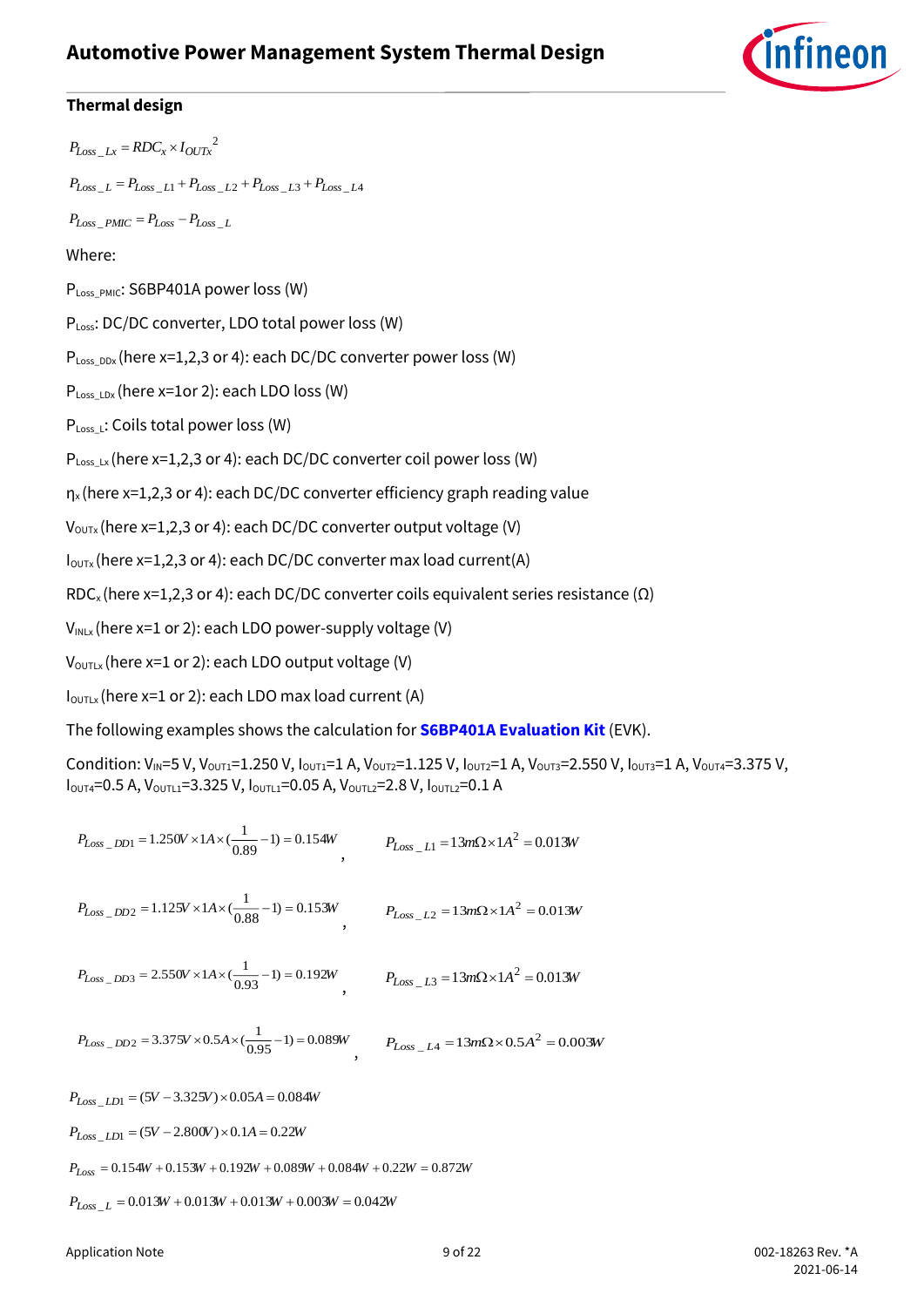

*PLoss* \_ *PMIC* <sup>=</sup> 0.872*<sup>W</sup>* <sup>+</sup> 0.042*<sup>W</sup>* <sup>=</sup> 0.83*<sup>W</sup>*

Conversion efficiency of EVK is measured and used as the reference value for evaluation of conditions different from the conversion efficiency graph.

### <span id="page-9-0"></span>**3.1.3 Two-stage DC/DC converter (S6BP501A, S6BP502A)**

**[Figure 8](#page-9-1)** shows the schematic and conversion efficiency (VIN=12V) of S6BP502A.





<span id="page-9-1"></span>**Figure 8 S6BP502A schematic, conversion efficiency**

Refer to **[S6BP501A, S6BP502A datasheet](https://www.cypress.com/documentation/datasheets/s6bp501a-s6bp502a-3ch-dcdc-converter-ic-automotive-cluster-datasheet?source=search&keywords=s6bp501)** for detailed parts information.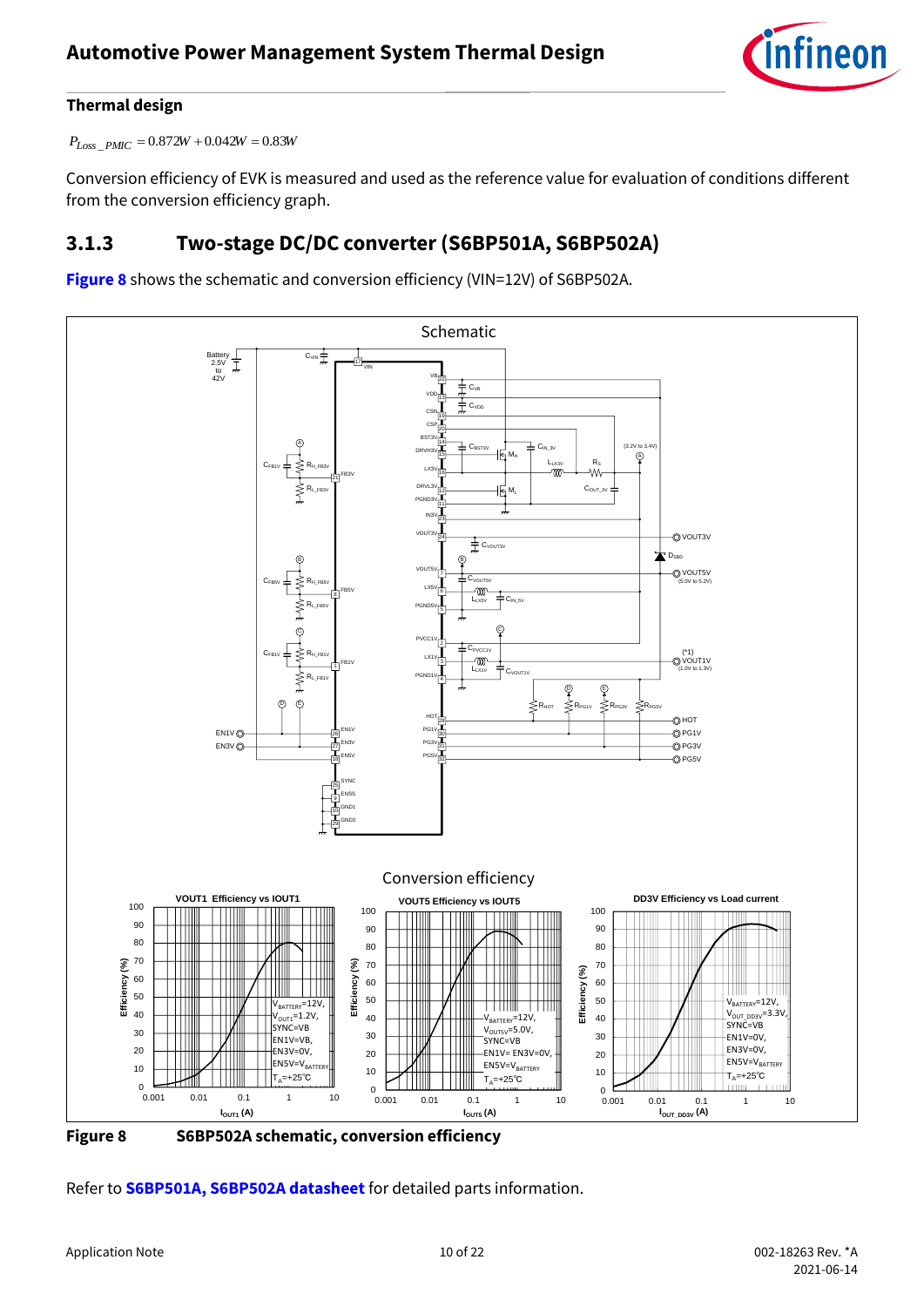

The following three components are the main sources for loss generation. The primary source is the external switching FETs (M<sub>H</sub>, ML) of the DC/DC converter (DD3V). The secondary source is the switching FETs of DC/DC converter channel (DD1V, DD5V) and S6BP502A with built-in output load switch (SW3V) for VOUT3. The tertiary source is the DC/DC converter's coils (L1, L2, L3). Because DD1V and DD5V are generated from DD3V, which is the primary DC/DC conversion channel, the power relationship becomes complicated. **[Figure 9](#page-10-0)** shows the diagram of each power loss.



#### <span id="page-10-0"></span>**Figure 9 Relationship among power losses**

To calculate the power loss of this PMIC, you need to calculate the power loss of DD1V, DD5V and load switch. Because the switching FET is external at DD3V channel, its power loss is not included when calculating PMIC's power loss. However, when calculating DD1V and DD5V conversion efficiency, it is necessary to consider the DD3V conversion efficiency. The PMIC's power loss can be calculated using flow and equation shown in **[Figure 10](#page-10-1)**.



<span id="page-10-1"></span>**Figure 10 PMIC power loss calculation low**

DD1V, DD3V, DD5V are channel names for DC/DC converter. SW3V is internal load switch.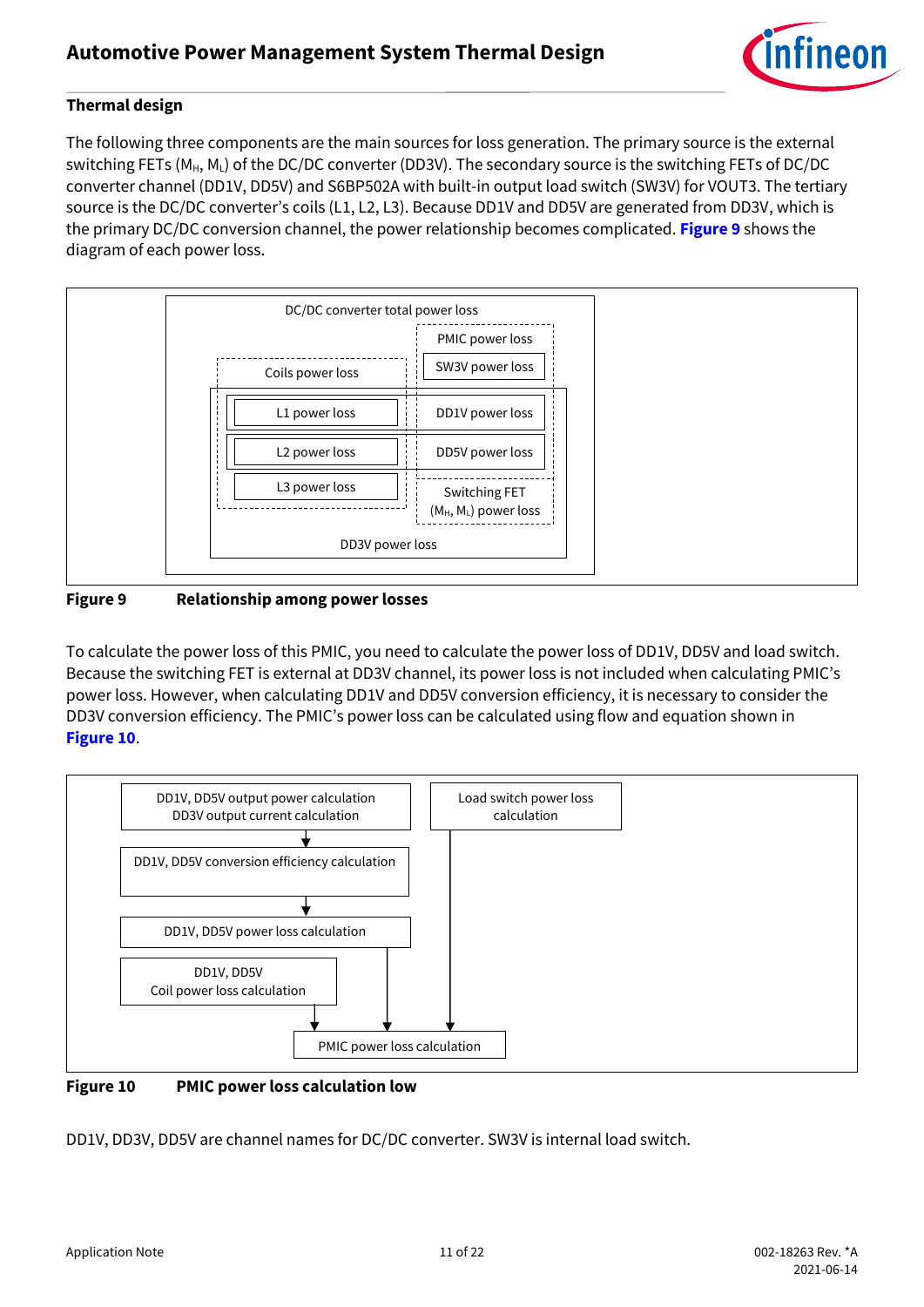### **Automotive Power Management System Thermal Design**



#### **Thermal design**

#### Equation 3

 $P_{OUT1} = V_{OUT1} \times I_{OUT1}$  $P_{OUT5} = V_{OUT5} \times I_{OUT5}$ *OUT DD V*  $\frac{V}{V} = \frac{V}{V}$  $I_{OUT}$  <sub>DD3V</sub> =  $\frac{P_{\text{S}}}{P_{\text{S}}}$  $\_$  DD 3  $_{-DD3V} = \frac{1}{V}$ or  $VOUT_DDSV$  $\frac{V}{V} = \frac{V}{V}$  $I_{OUT}$   $_{D13V}$  =  $\frac{P_i}{P_i}$  $\_$  DD 3  $_{-DD3V} = \frac{1}{V}$ , *graph graph* 3 1  $1-\eta$  $^{\eta}$  $\eta_1 =$ , *graph graph* 3 5  $5=\frac{2}{\eta}$  $\eta_5 = \frac{\eta}{\eta}$ ,  $P_{Loss\_DDx} = V_{OUTx} \times I_{OUTx} \times (\frac{1}{n} - 1)$  $P_{Loss\_LI} = RDC_1 \times I_{OUT1}^2$ 2  $\_$ DD3  $\mu_{L5} = RDC_5 \times (\frac{VOUT5 \land VOUT5}{VOUT DDSV})$  $D_{Loss\_LS} = RDC_5 \times (\frac{VOUT5 \land 1OUT}{VOUT}N2V})$  $P_{Loss\_LS} = RDC_5 \times (\frac{V_{OUT5} \times I_{OUT5}}{V_{OUT\_DD3V}})^2$  $P_{Loss\_SW3V} = R_{ON\_SW3V} \times I_{OUT3}^2$  $P_{Loss\_PMIC} = P_{Loss\_DD5V} - P_{Loss\_LS} + P_{Loss\_DD1V} - P_{Loss\_LI} + P_{Loss\_SW3V}$ Where: PLoss\_PMIC: S6BP502A power loss (W)  $P_{\text{OUT1}}$ : DD1V output power (W) P<sub>OUT5</sub>: DD5V output power (W) POUT\_DD3V: DD3V output power (W)  $V<sub>OUT</sub>$   $_{DDSV}$ : DD3V output voltage (V)  $V_{\text{OUT1}}$ : DD1V output voltage (V)  $V<sub>OUT5</sub>: DDSV output voltage  $(V)$$ I<sub>OUT1</sub>: DD1V output current (A) I<sub>OUT5</sub>: DD5V output current (A) I<sub>OUT3</sub>: VOUT3V output current (A) η3graph: DD3V conversion efficiency graph reading value η1gragh: VOUT1 conversion efficiency graph reading value  $η<sub>1</sub>$ : DD1V calculated power conversion efficiency η5gragh: VOUT5 conversion efficiency graph reading value

η5: DD5V calculated power conversion efficiency

 $P_{Loss\,DDx}$  (x=1 or 5): DD1V, DD5V DC/DC converter power loss(W)

PLoss\_Lx (x=1 or 5): DD1V, DD5V DC/DC converter coil power loss (W)

Application Note 12 of 22 002-18263 Rev. \*A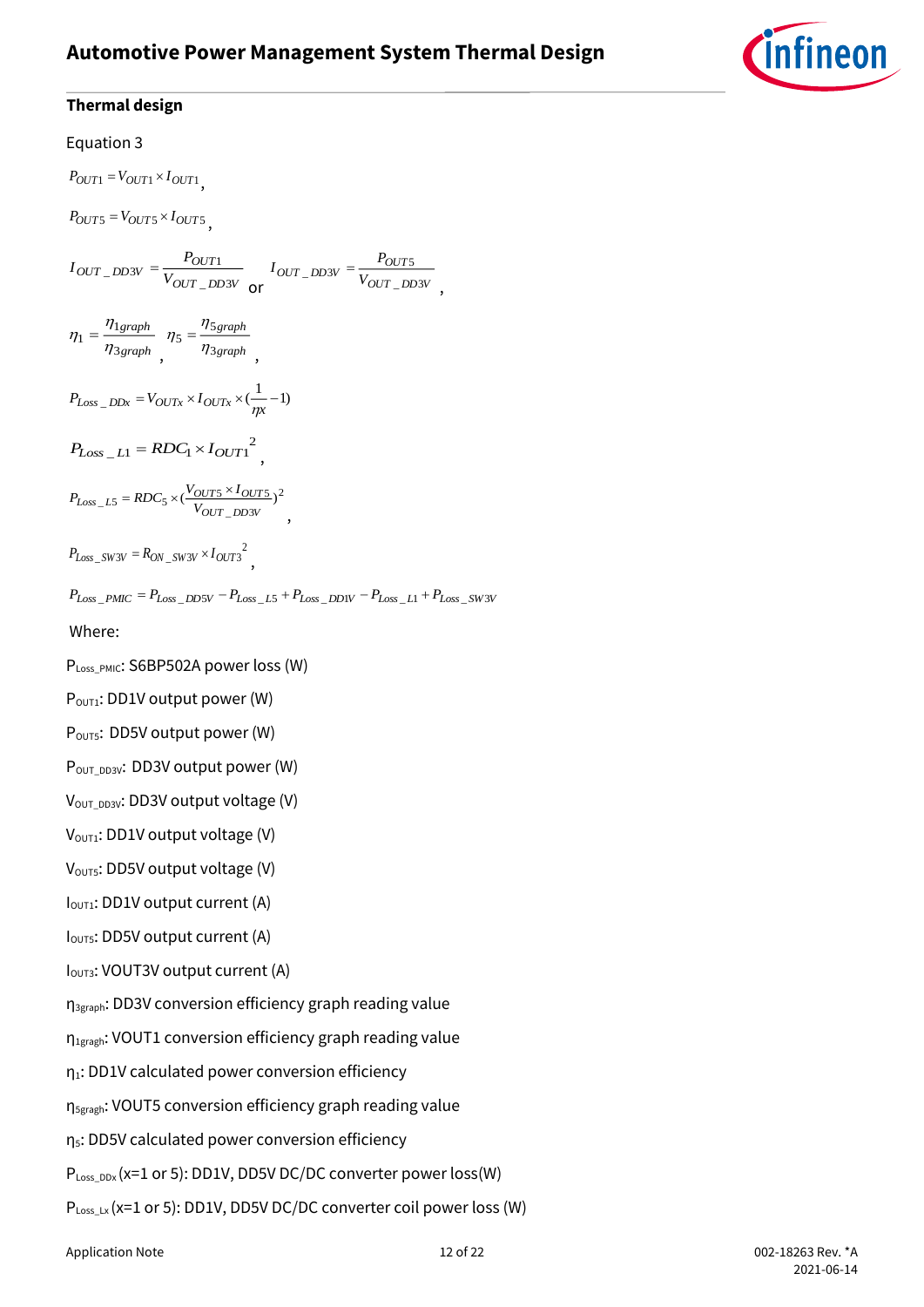

PLoss\_SW3V: SW3V conduction loss (W)

RDC<sub>x</sub> (x=1 or 5): DD1V, DD5V DC/DC converter coils equivalent series resistance ( $\Omega$ )

 $R_{ON-SW3V}$ : SW3V ON resistance (Ω) =58 mΩ (typ.)

The following example shows the calculation for **[S6BP502A Evaluation Kit](#page-19-3)** (EVK).

Condition:  $V_{IN}$ =12 V,  $V_{OUT1}$ =1.2 V,  $I_{OUT1}$ =2 A,  $V_{OUT5}$ =5 V,  $I_{OUT2}$ =1.3 A,  $V_{OUT3}$ =3.3 V,  $I_{OUT3}$ =1.9 A

 $P_{OUT1} = V_{OUT1} \times I_{OUT1} = 1.2V \times 2A = 2.4W$ 

 $\frac{V}{V} = 0.72A$ *W V*  $I_{OUT}$   $_{D23V}$  =  $\frac{P_i}{P_i}$ *OUT DD V*  $\omega_{UT}$  *DD3V* =  $\frac{1}{V_{OUT}}$  *DD3V* =  $\frac{2.4W}{3.3V}$  = 0.72 2.4  $\_$  DD 3  $\,$  $\frac{1}{N}$  =  $\frac{1}{N}$  =  $\frac{1}{2N}$  =  $\frac{1}{2N}$  =

From 'DD3V Efficiency vs Load current' graph, DD3V conversion efficiency  $\eta_{3\text{graph}}$  at  $I_{\text{OUT_DDSV}}=0.72$  A is=92%,

,

From 'VOUT1 Efficiency vs IOUT1' graph, DD1V conversion efficiency  $\eta_{1\text{graph}}$  at  $I_{\text{OUT1}}=2$  A is 75%,

$$
\eta_1 = \frac{\eta_{1graph}}{\eta_{3graph}} = \frac{75\%}{92\%} = 82\%
$$
\n
$$
P_{Loss\_DD1} = V_{OUT1} \times I_{OUT1} \times (\frac{1}{\eta_1} - 1) = 1.2V \times 2A \times (\frac{1}{82\%} - 1) = 0.527W
$$
\n
$$
P_{Loss\_LI} = RDC_1 \times I_{OUT1}^2 = 13m\Omega \times 2A^2 = 0.052W
$$
\n
$$
P_{OUT5} = V_{OUT5} \times I_{OUT5} = 5V \times 1.3A = 6.5W
$$
\n
$$
I_{OUT\_DD3V} = \frac{P_{OUT5}}{V_{OUT\_DD3V}} = \frac{6.5W}{3.3V} = 1.9A
$$

From 'DD3V Efficiency vs Load current' graph, DD3V conversion efficiency  $\eta_{3\text{graph}}$  at  $I_{\text{OUT_DD3V}}=1.9$ A is 93%,

From 'VOUT5 Efficiency vs IOUT5' graph, DD5V conversion efficiency  $\eta_{5\text{graph}}$  at I<sub>OUT5</sub>=1.3A is 82%,

$$
\eta_5 = \frac{\eta_{5\,graph}}{\eta_{3\,graph}} = \frac{82\%}{93\%} = 88\%
$$

 $P_{Loss\_DD5} = V_{OUT5} \times I_{OUT5} \times (-1) = 5V \times 1.3A \times (-1) = 0.886W$  $1_{DDS} = V_{OUT5} \times I_{OUT5} \times (\frac{1}{\eta_5} - 1) = 5V \times 1.3A \times (\frac{1}{88\%} - 1) =$ 

,

$$
P_{Loss\_LS} = RDC_5 \times (\frac{V_{OUT5} \times I_{OUT5}}{V_{OUT\_DD3V}})^2 = 13m\Omega \times (\frac{5V \times 1.3A}{3.3V})^2 = 0.050W
$$

 $P_{Loss\_SW3V} = R_{ON\_SW3V} \times I_{OUT3}^2 = 58m\Omega \times 1.9A^2 = 0.209W$ ,

 $W = 0.886W - 0.050W + 0.527W - 0.052W + 0.209W = 1.52W$  $P_{Loss\_PMIC} = P_{Loss\_DD5V} - P_{Loss\_LS} + P_{Loss\_DD1V} - P_{Loss\_LI} + P_{Loss\_SW3V}$ 

Conversion efficiency o[f EVK](#page-19-3) is measured and used as the reference value for evaluation of conditions different from the conversion efficiency graph.

,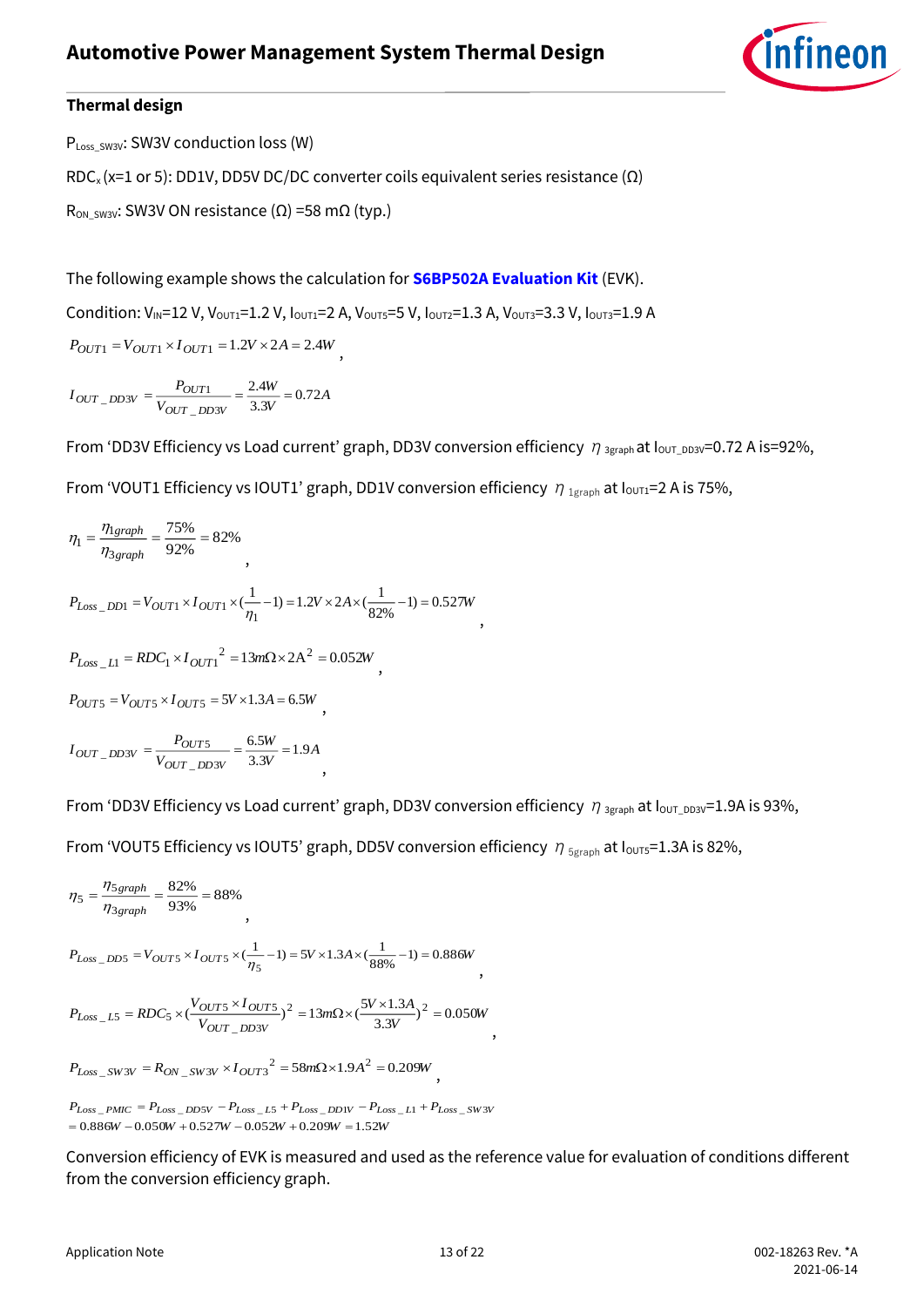

### <span id="page-13-0"></span>**3.2 Semiconductor component junction temperature**

The temperature of semiconductor components such as PMIC is evaluated as the junction temperature. This section explains how to estimate the temperature of semiconductor components. It is common to use a thermal resistance model for this estimation. **[Figure 11](#page-13-1)** shows the general thermal model.



<span id="page-13-1"></span>**Figure 11 Thermal model**

Calculate the junction temperature of the semiconductor device using **[Equation 4](#page-13-2)** to confirm that the junction temperature does not exceed the rated value.

<span id="page-13-2"></span>Equation 4

 $T_J = P_{Loss\_PMIC} \times \theta_{JA} + T_A$ 

Where:

T<sub>J</sub>: PMIC junction temperature (°C)

 $T_A$ : environmental temperature (°C)

P<sub>Loss PMIC</sub>: PMIC power loss (W)

 $\theta_{JA}$ : Thermal resistance from PMIC junction to environmental temperature (°C/W)

\*Please refer to application note **[AN201006](https://www.cypress.com/documentation/application-notes/an201006-thermal-considerations-and-parameters)** for detailed thermal resistance and temperature information.

Use **[Equation 5](#page-13-3)** to calculate thermal resistance  $\theta_{\mu}$  if it is not specified in datasheet.

<span id="page-13-3"></span>Equation 5

$$
\theta_{JA} = \frac{T_{JMAX} - T_A}{P_D}
$$

Where:

 $\theta_{JA}$ : PMIC thermal resistance of junction to ambient temperature (°C/W)

TJMAX: PMIC maximum junction temperature (°C)

 $T_A$ : Ambient temperature at which derating begins (°C) normally +25°C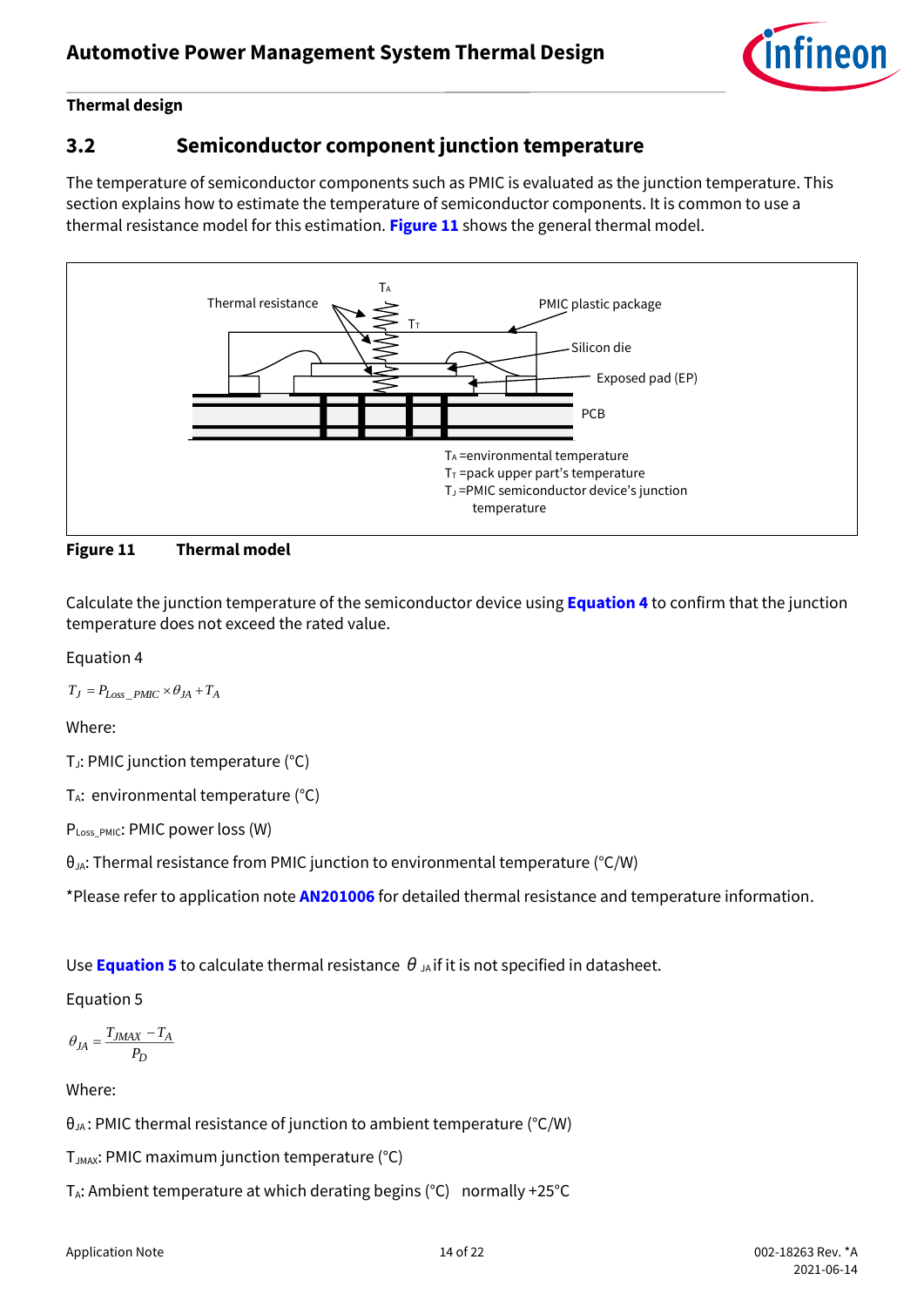

P<sub>D</sub>: PMIC allowed loss (W)

Below shows a calculation example of thermal resistance and junction temperature of **[S6BP502A Evaluation](#page-19-3)  [Kit](#page-19-3)** (EVK).

Condition:  $V_{IN}$ =12 V,  $V_{OUT1}$ =1.2 V,  $I_{OUT1}$ =2 A,  $V_{OUT5}$ =5 V,  $I_{OUT2}$ =1.3 A,  $V_{OUT3}$ =3.3 V,  $I_{OUT3}$ =1.9 A

$$
\theta_{JA} = \frac{T_{JMAX} - T_A}{P_D} = \frac{+150^{\circ}\text{C} - 25^{\circ}\text{C}}{4.28W} = 29^{\circ}\text{C/W}
$$

Under this condition, PMIC power loss is  $P_{\text{LOS PMIC}}=1.52$  W (From **Equation 3** calculation example)

$$
T_J = P_{Loss\_PMIC} \times \theta_{JA} + T_A = 1.52W \times 29^{\circ} \text{C/W} + 25^{\circ} \text{C} = +69^{\circ} \text{C}
$$

This equation to calculate junction temperature can also be used to evaluate the heat generation of the external switching FET. When external switching FETs are selected for DD3V of S6BP501A,S6BP502, use the calculation formula described in 'DC/DC converter (DD3V) component selection' and 'switching FET (SWFET)' in application note **[AN99435](https://www.cypress.com/documentation/application-notes/an99435-designing-power-management-system-s6bp501a-and-s6bp502a?source=search&keywords=an99435)** for power loss calculation. To calculate the junction temperature, substitute the loss value and the thermal resistance value described in the switching FET data sheet.

Approximate heat can be analyzed by the method described in this section, but it is recommended to make a final judgment by temperature measurement.

#### <span id="page-14-0"></span>**3.3 Countermeasures**

Thermal countermeasures are important when dealing with the board's heat dissipation. Especially for PMIC and switching FETs, thermal countermeasures are necessary. This section describes PCB layout for efficient heat dissipation.

### <span id="page-14-1"></span>**3.3.1 Heat dissipation path on PCB**

Most heat generated by the PMIC dissipates from the EP on the back of the package. **[Figure 12](#page-14-2)** shows a typical flow as PMIC EP $\rightarrow$  PCB via  $\rightarrow$  PCB surface Cu plane  $\rightarrow$  ambient air.



<span id="page-14-2"></span>**Figure 12 PCB heat dissipation flow (2-layer PCB)**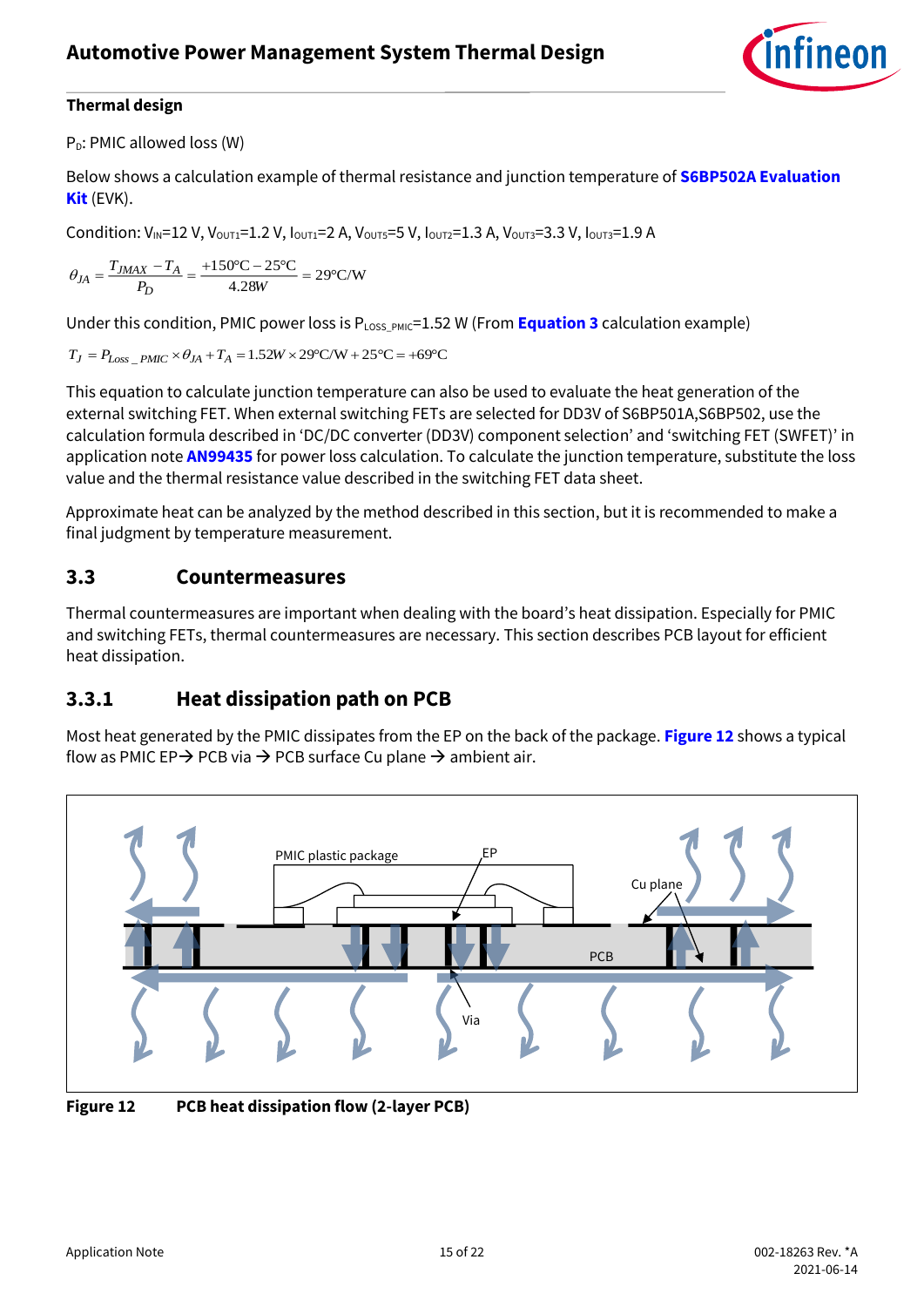

**[Table 2](#page-15-1)** shows thermal conductivity and thermal resistance of epoxy resin containing FR4, which is often used as the PCB base material, and copper (Cu), which is often used as the PCB conductor.

| <b>Item</b>        | <b>Thermal</b><br>conductivity<br>$(W/(m \times^{\circ} C))$ | <b>Thermal</b><br>resistance<br>(°C/W) | <b>Note</b>                                                               |  |
|--------------------|--------------------------------------------------------------|----------------------------------------|---------------------------------------------------------------------------|--|
| Epoxy resin (base) | 0.21                                                         | 3000                                   | 2cm × 2cm square, horizontal heat conduction on<br>1.6-mm thick substrate |  |
| Cu (wiring)        | 398                                                          | 70                                     | 2cm × 2cm square, horizontal heat conduction on<br>35-um thick Cu plane   |  |

<span id="page-15-1"></span>**Table 2 Thermal conductivity and thermal resistance**

**[Table 3](#page-15-2)** shows the approximate value of each thermal resistance for heat dissipation path.

| .                             |                                                 |                                                                                                   |  |  |
|-------------------------------|-------------------------------------------------|---------------------------------------------------------------------------------------------------|--|--|
| Item                          | <b>Thermal</b><br>resistance<br>$(^{\circ}C/W)$ | <b>Note</b>                                                                                       |  |  |
| Cu plane                      | 70                                              | 2 cm × 2 cm square, horizontal heat conduction on 35-um thick Cu plane                            |  |  |
| Via                           | 0.025                                           | $\Phi$ = 0.3mm / Cu plating thickness of 15-µm substrate thickness of 1.6 mm                      |  |  |
| Convective heat<br>conduction | 300                                             | 2 cm $\times$ 2 cm square / convection heat conduction into ambient air from<br>substrate surface |  |  |

From **[Table 2](#page-15-1)** and **[Table 3](#page-15-2)**, it is clear that heat conduction is mainly done through Cu, and thermal resistances of substrate and ambient air are important. This shows that plane connection by via, reducing Cu plane gap, and increasing the substrate effective area for heat dissipation are main methods for effective heat dissipation.

### <span id="page-15-0"></span>**3.3.2 PCB layout for effective heat dissipation**

<span id="page-15-2"></span>**Table 3 Thermal resistances between PCB and ambient Air**

EP foot pattern and ground plane are thermally coupled by vias. For a multilayer board with four or more layers, the inner layer is often used as the ground layer, thus it is actively used as a heat conduction route.



**Figure 13 Example of via on surface of EP (S6BP502A)**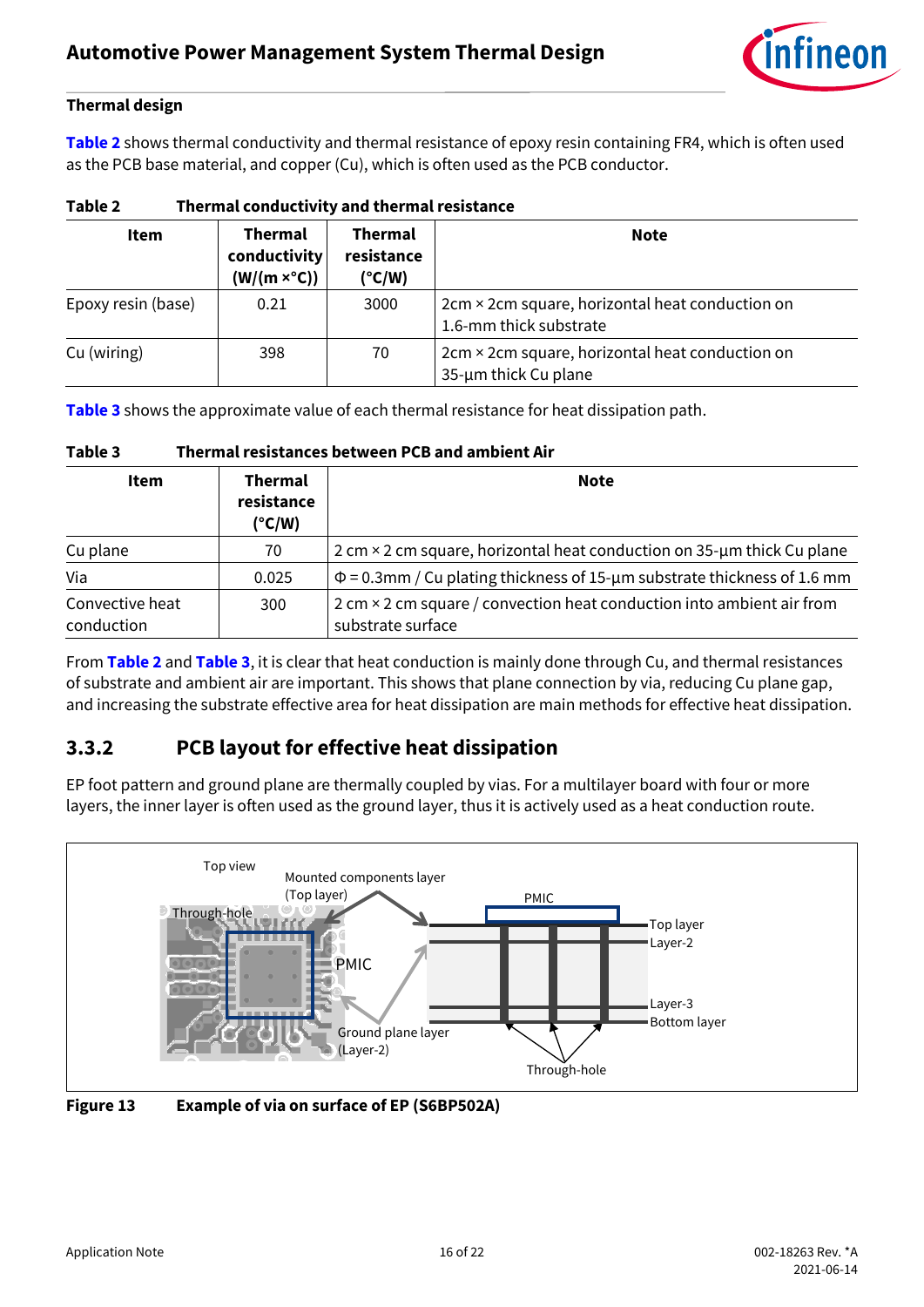

When using a two-layer board, more care is required than using multilayer-board. This is because a two-layered board has no inner Cu plane, thermal resistance might be higher compared to a multilayer board. Furthermore, because both sides are usually used as wiring layers, it is difficult to have a Cu plane. Even if Cu plane is connected to the ground plane on the back of EP through vias, the ground plane will be divided by wirings. The plane gap caused by this wiring leads to a higher thermal resistance, thus a less effective heat dissipation. To achieve effective heat dissipation, it is recommended to have as much surface wiring as possible to avoid gaps caused by wiring on the back of the PCB, as **[Figure 14](#page-16-0)** shows.



**Figure 14 Layout example of 2-layer PCB (S6BP502A)**

<span id="page-16-0"></span>If wiring on the back of the PCB is inevitable, shorten the wiring as much as possible to ensure that the heat conduction route is not blocked by the wire gap. **[Figure 15](#page-16-1)** shows examples of good and bad wiring on the back of the PCB for effective heat dissipation.



<span id="page-16-1"></span>**Figure 15 Wiring on the back of a 2-layer PCB (S6BP502A)**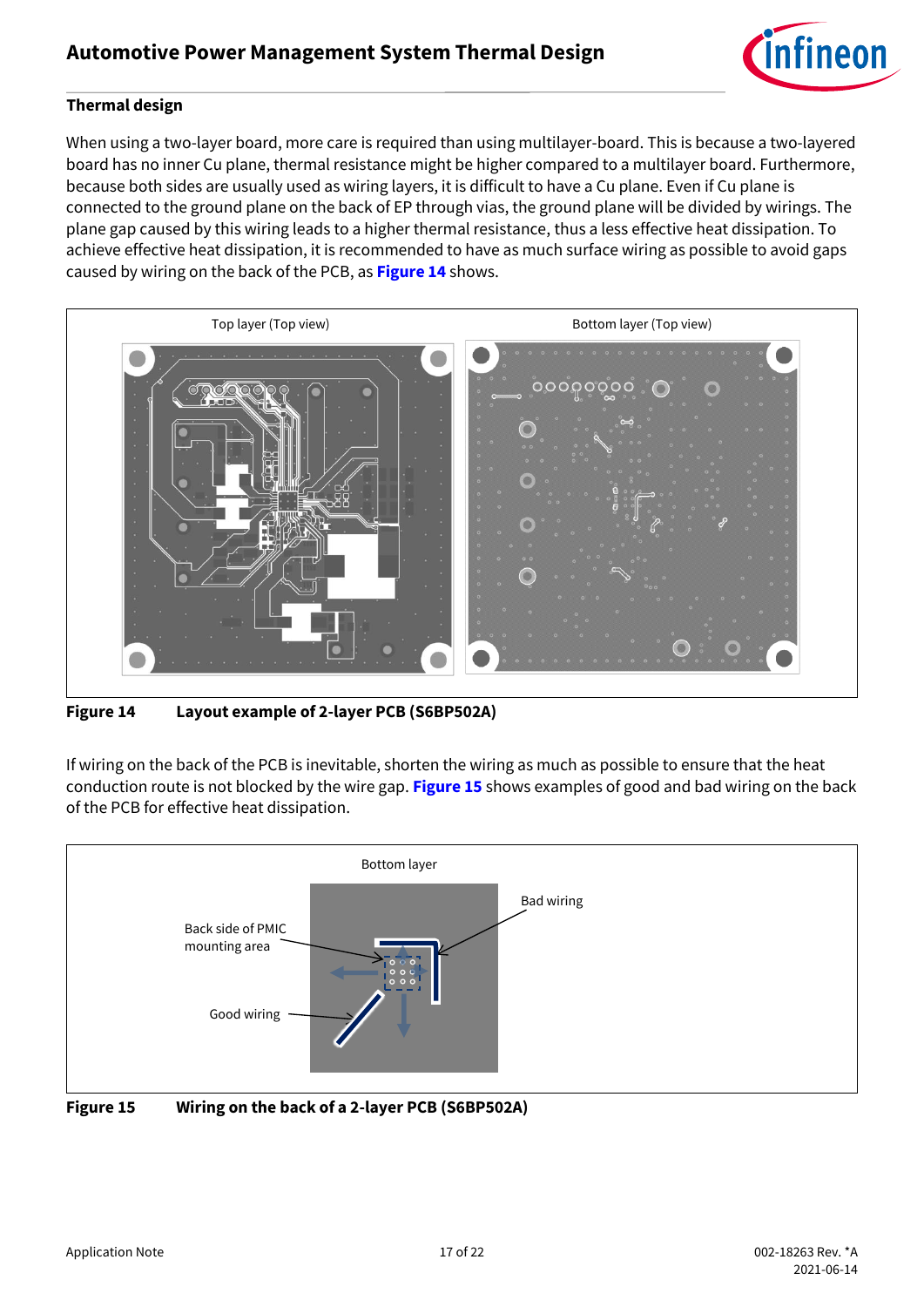

Even switching FETs may encounter heat generation problem. In this case, use FETs that have the packages with heat dissipation pad like the ones used in EVK. Similar to PMIC, layout is done to have efficient heat dissipation through the board. If there is insufficient heat dissipation with only the surface plane, it is possible to actively dissipate heat by routing heat to the back of the PCB using vias.



**Figure 16 High-frequency current loop (Layer-2)**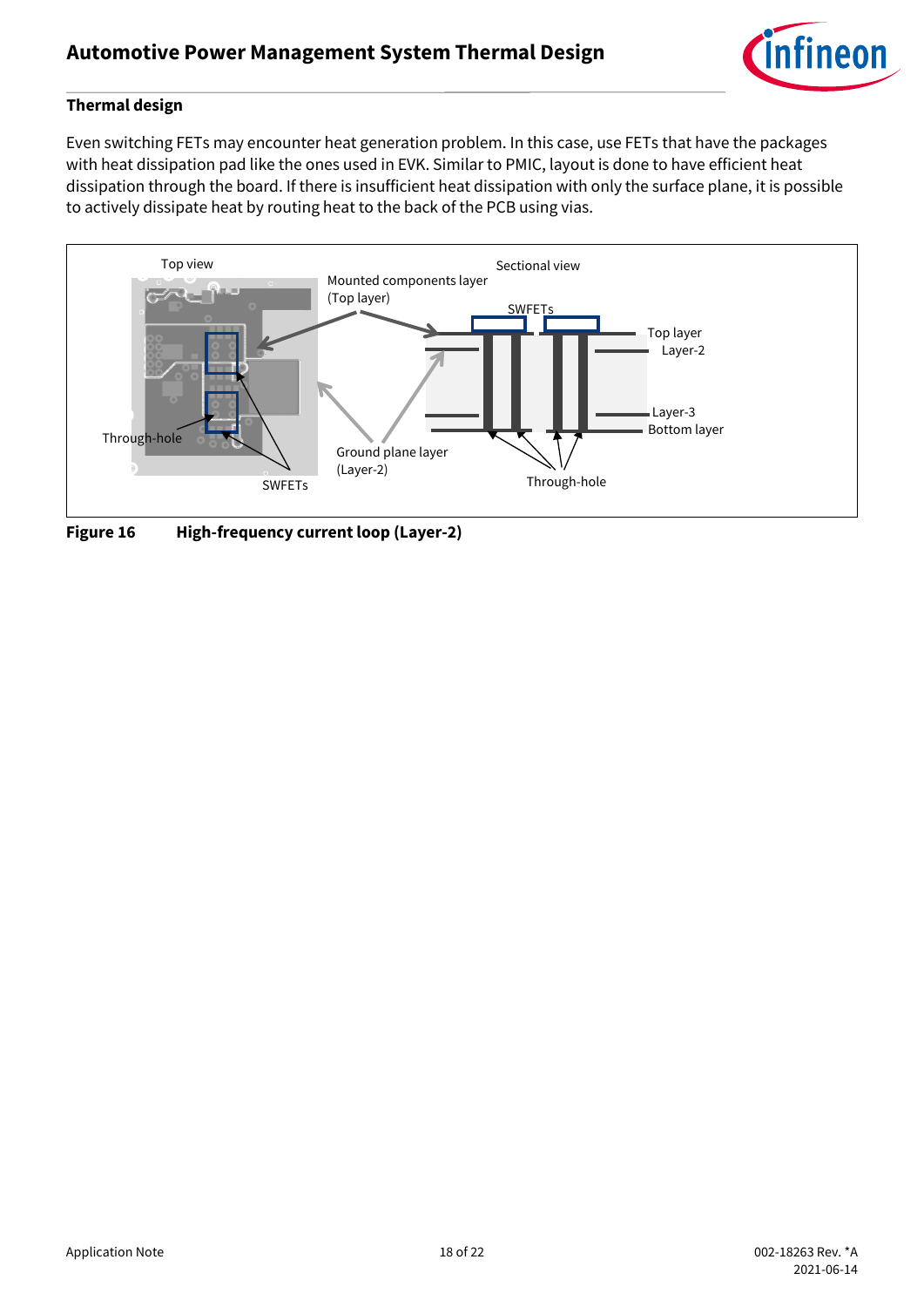

**Example of component temperature distribution**

### <span id="page-18-0"></span>**4 Example of component temperature distribution**

**[Figure 17](#page-18-2)** shows an example of temperature distribution of S6BP502A EVK.



<span id="page-18-2"></span>**Figure 17 S6BP502A EVK temperature distribution**

### <span id="page-18-1"></span>**4.1 Relationship between junction temperature and package temperature**

Cypress' automotive PMIC is equipped with an exposed pad (EP). Also, due to the small package size, most of the heat dissipates through the EP and PCB. In this case,  $\Psi_{\text{JT}}$ , which is the thermal resistance of the junction – package top, is very small. (For instance, Ψ<sub>JT</sub> of S6BP502A is less than 0.3 °C/W, thus for a 1-W loss, the temperature difference is roughly 0.3°C. See the application note **[AN201006](https://www.cypress.com/documentation/application-notes/an201006-thermal-considerations-and-parameters)** for detailed information on thermal resistance  $\Psi_{JT}$ ). The junction temperature can be estimated by simply checking the package top temperature.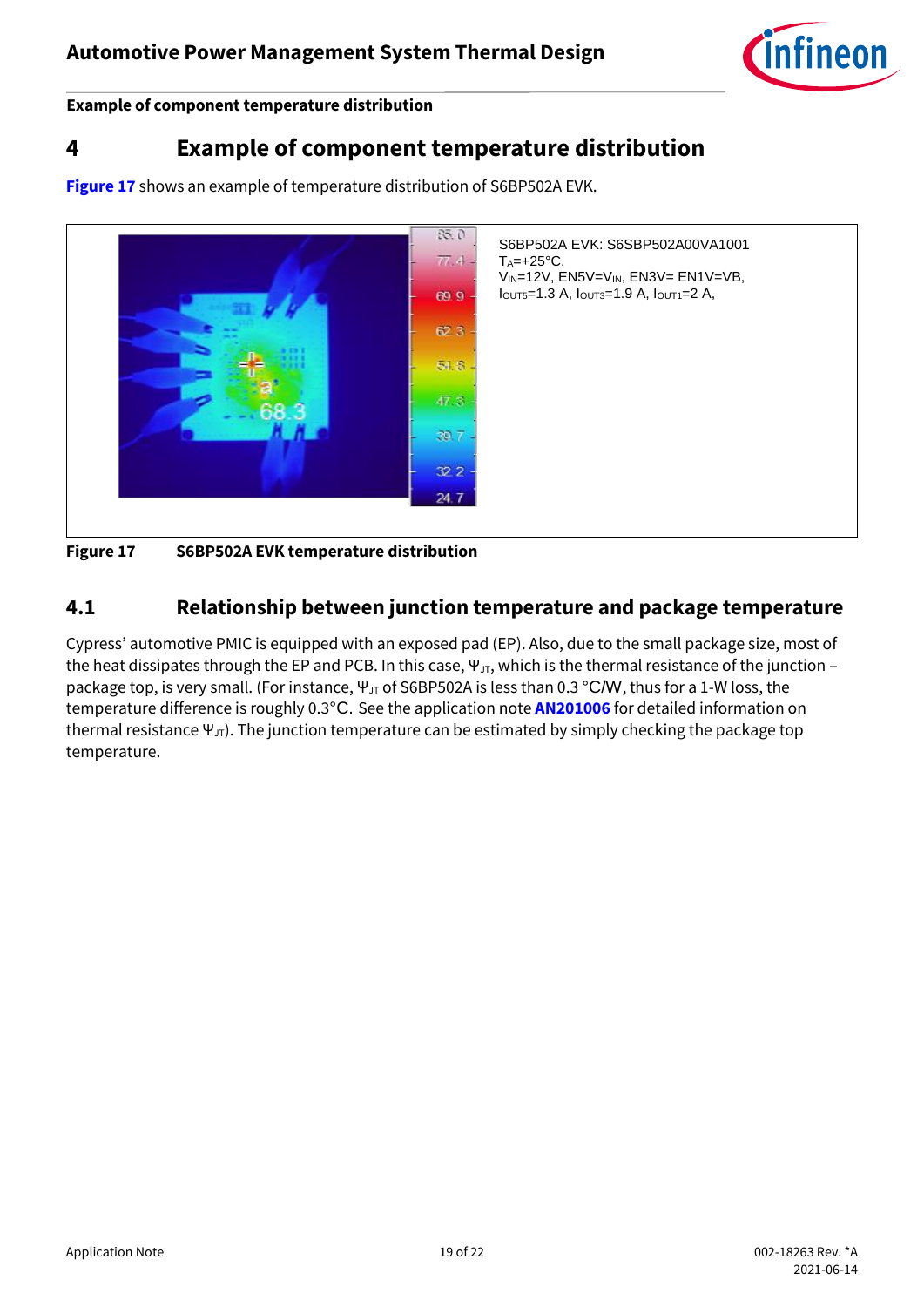fineon

**Related documents**

### <span id="page-19-0"></span>**5 Related documents**

#### <span id="page-19-1"></span>**5.1 Application notes**

- **AN201006 – [Thermal Considerations and Parameters](https://www.cypress.com/documentation/application-notes/an201006-thermal-considerations-and-parameters)**
- **AN99497 [Designing a Power Management System with S6BP201A, S6BP202A, and S6BP203A](https://www.cypress.com/documentation/application-notes/an99497-designing-power-management-system-s6bp201a-s6bp202a-and?source=search&keywords=an99497)**
- **AN98649 [How to Design a Power Management System with S6BP401A](https://www.cypress.com/documentation/application-notes/an98649-how-design-power-management-system-s6bp401a?source=search&keywords=an98649)**
- **AN99435 [Designing a Power Management System with S6BP501A and S6BP502A](https://www.cypress.com/documentation/application-notes/an99435-designing-power-management-system-s6bp501a-and-s6bp502a?source=search&keywords=an99435)**

#### <span id="page-19-2"></span>**5.2 Datasheets**

- **[S6BP201A, ASSP 42V, 1A, Synchronous Buck-boost DC/DC Converter IC](https://www.cypress.com/documentation/datasheets/s6bp201a-assp-42v-1a-synchronous-buck-boost-dcdc-converter-ic?source=search&keywords=s6bp201)**
- **[S6BP202A, ASSP 42V, 2.4A, Synchronous Buck-boost DC/DC Converter IC](https://www.cypress.com/documentation/datasheets/s6bp202a-assp-42v-24a-synchronous-buck-boost-dcdc-converter-ic?source=search&keywords=s6bp202)**
- **[S6BP203A, ASSP 42V, 2.4A, Synchronous Buck-boost DC/DC Converter IC](https://www.cypress.com/documentation/datasheets/s6bp203a-assp-42v-24a-synchronous-buck-boost-dcdc-converter-ic?source=search&keywords=s6bp203)**
- **[S6BP401A, Power Management IC for Automotive ADAS Platform](https://www.cypress.com/documentation/datasheets/s6bp401a-power-management-ic-automotive-adas-platform-datasheet?source=search&keywords=s6bp401)**
- **[S6BP501A/S6BP502A, 3ch DC/DC Converter IC for Automotive Cluster](https://www.cypress.com/documentation/datasheets/s6bp501a-s6bp502a-3ch-dcdc-converter-ic-automotive-cluster-datasheet?source=search&keywords=s6bp501)**

#### <span id="page-19-3"></span>**5.3 Evaluation kit operation manual**

- **[S6SBP201A1AVA1001, 1ch Buck-Boost DC/DC Converter IC for Automotive applications S6BP201A1A](https://www.cypress.com/documentation/development-kitsboards/s6sbp201a1ava1001-evaluation-kit-automotive-pmic)  [Evaluation Kit](https://www.cypress.com/documentation/development-kitsboards/s6sbp201a1ava1001-evaluation-kit-automotive-pmic)**
- **[S6SBP202A1FVA1001, 1ch Buck-Boost DC/DC Converter IC for Automotive applications S6BP202A1F](https://www.cypress.com/documentation/development-kitsboards/s6sbp202a1fva1001-evaluation-kit-automotive-pmic)  [Evaluation Kit](https://www.cypress.com/documentation/development-kitsboards/s6sbp202a1fva1001-evaluation-kit-automotive-pmic)**
- **[S6SBP203A8FVA1001, 1ch Buck-Boost DC/DC Converter IC for Automotive applications S6BP203A8F](https://www.cypress.com/documentation/development-kitsboards/s6sbp203a8fva1001-evaluation-kit-automotive-pmic)  [Evaluation Kit](https://www.cypress.com/documentation/development-kitsboards/s6sbp203a8fva1001-evaluation-kit-automotive-pmic)**
- **[S6SBP401AM2SA1001, 6ch PMIC for Automotive ADAS S6BP401AM2 Evaluation Kit](https://www.cypress.com/S6BP401AM2/Kit-User-Guide)**
- **[S6SBP501A00VA1001/S6SBP502A00VA1001, Automotive PMIC Evaluation Kit Operation Guide](https://www.cypress.com/documentation/development-kitsboards/s6sbp501a00va1001-s6sbp502a00va1001-automotive-pmic-evaluation?source=search&keywords=S6BP501A)**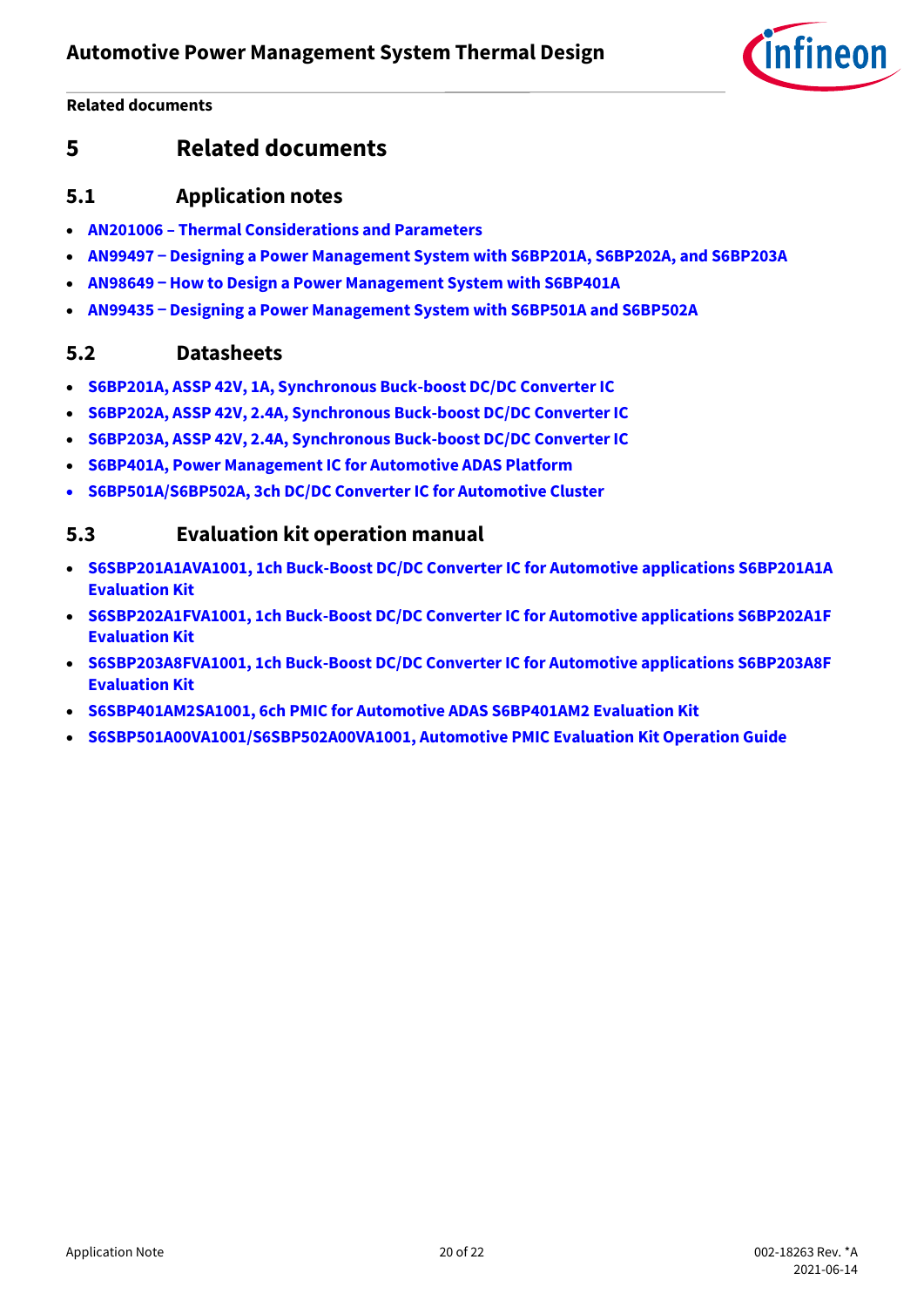

#### **Revision history**

# <span id="page-20-0"></span>**Revision history**

| <b>Document</b><br>version | Date of release | <b>Description of changes</b> |
|----------------------------|-----------------|-------------------------------|
| $***$                      | 2017-12-07      | New application note.         |
| $\star$ A                  | 2021-06-14      | Updated to Infineon template. |